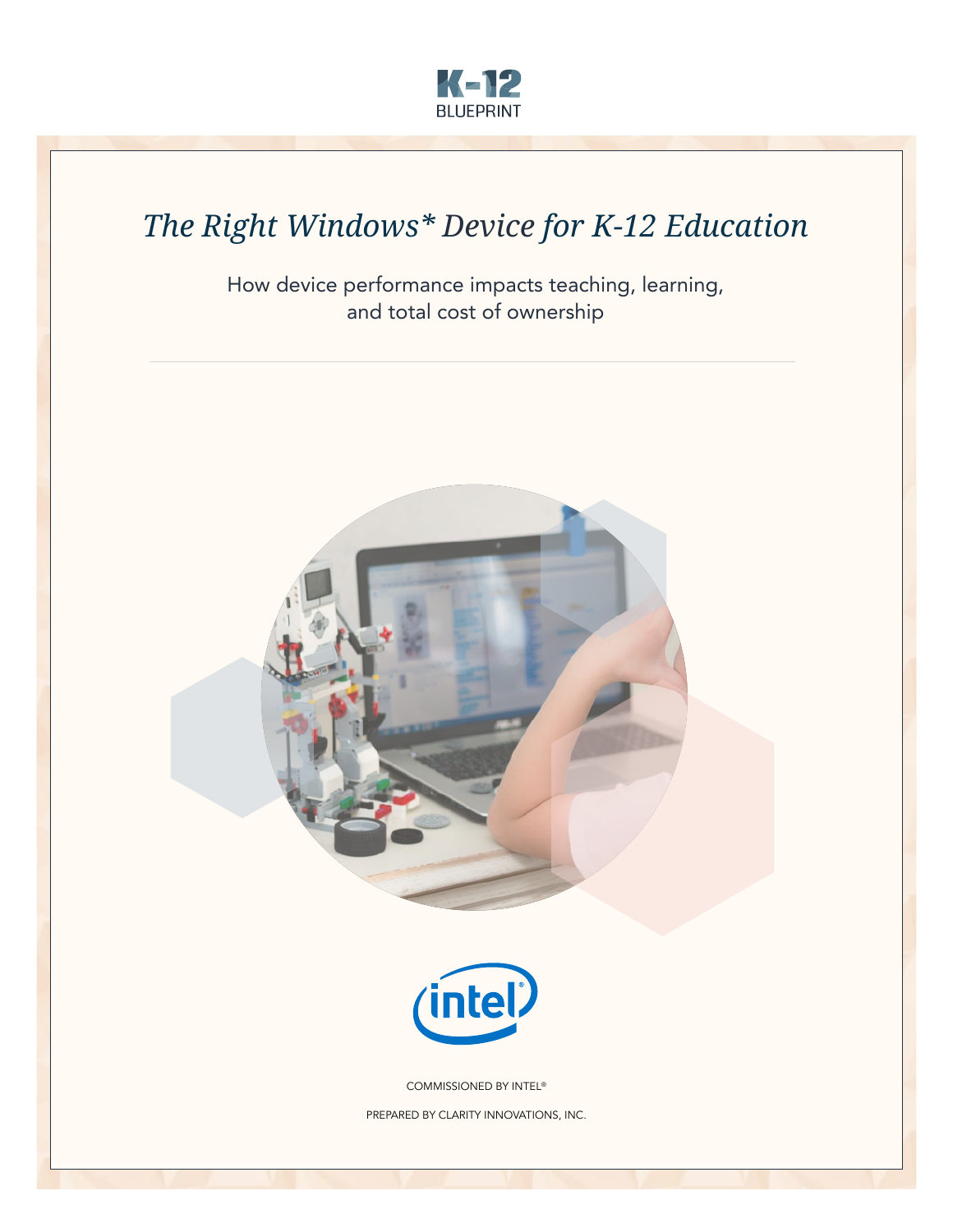

# *Introduction*

Technology and the innovations it leads to continues to be a profound driver of change in education. These changes can be seen all around us—from autonomous vehicles to virtual reality to the way students use technology in the classroom. Across the globe, nearly half of all students (48%) reported that they use a computer as part of their lessons at school, 42% report using a smartphone in class, and about one-third have access to a smartboard.<sup>1</sup> In the U.S., 74% of schools reported at least one device per student.<sup>2</sup> Although the implementation models vary—from one-to-one, to BYOD, to computers-on-carts—the goal has remained the same: *to use technology and other tools to better engage students and improve learning outcomes*. This means schools have to be even more aware of their device needs, instructional goals, and the specific curricular demands placed on technology.

Devices per Student in the U.S.2

74%

One or more devices per student

21%

One device per two students

 $4%$ Less than one device per student This growth in the adoption of technology has not come without a price, including the cost of the devices themselves, the cost of educator professional development, the cost of software licenses and applications, and even the cost in lost time and productivity due to technology issues. Every school that has purchased and deployed student and educator devices has had to grapple with those costs and make trade-offs based on what is most important to them. The purpose of this paper is to help provide insight and advice into addressing these concerns by exploring the effects of processor performance on productivity and total cost of ownership of student and educator devices.

This paper explores the effects of processor performance on productivity and total cost of ownership of student and educator devices.

During the Spring of 2019, the education team at Intel® hired Clarity Innovations to research and develop this report. We began by creating a set of learning scenarios across four classroom grade bands—K-2, 3-5, 6-8, and 9-12—along with a scenario focused on educator professional development activities. Our intent w as to create authentic lessons that reflect typical classroom practices and activities—ones that are repeated day-in and dayout across all types of schools. Moreover, we wanted to make sure these activities captured the learning skills and capabilities necessary to prepare students to compete in the global workforce. So, instead of

1 Cambridge International Education Assessment, 2018

2 CoSN, 2018-19 Annual Infrastructure Survey Report

*– 2 –*

Copyright © 2019 Clarity Innovations, Inc., All Rights Reserved. \*Other names and brands may be claimed as the property of others.



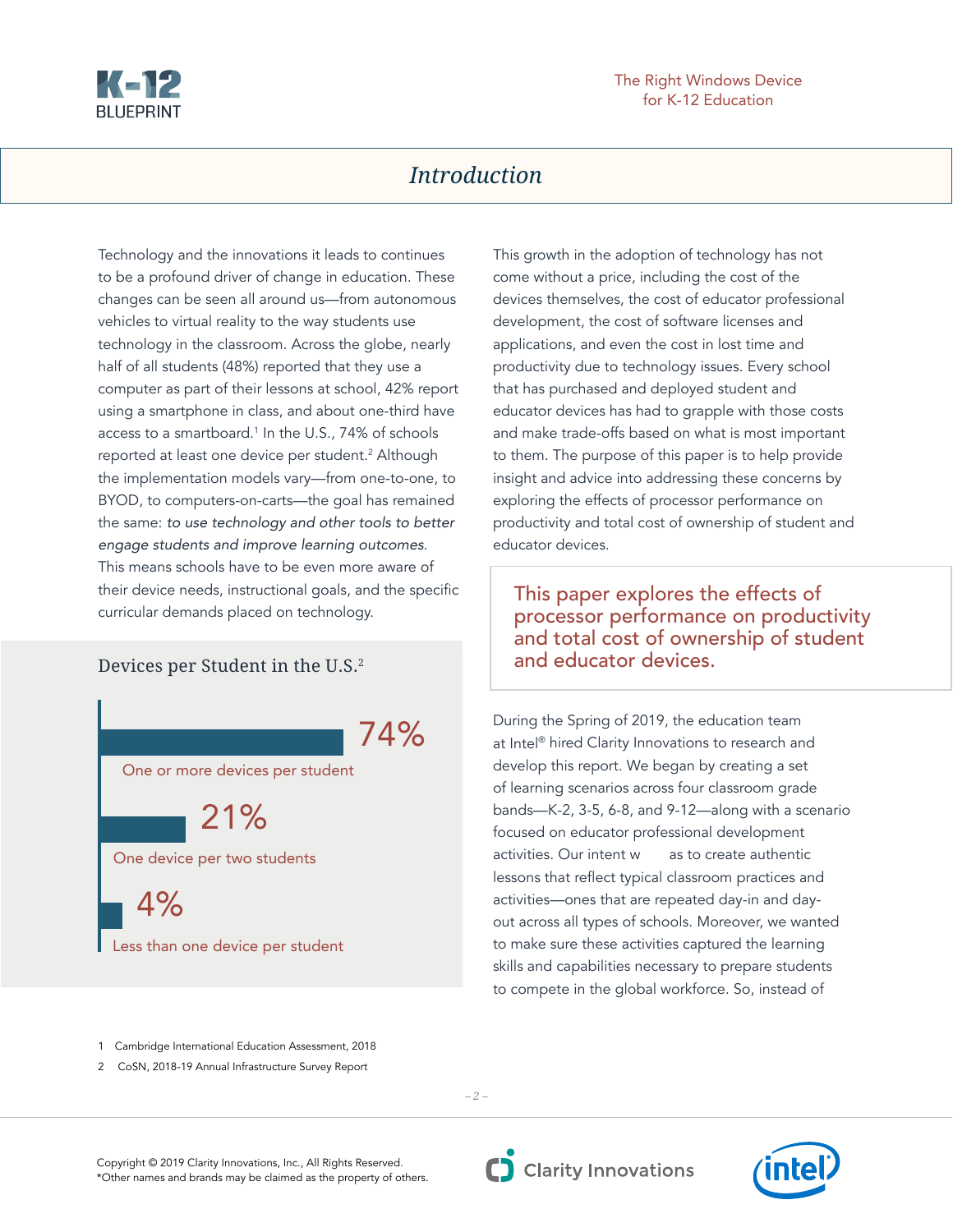

looking at simple tasks such as basic word processing and file management, we developed more complex lessons focused on higher order thinking skills including digital storytelling using video production tools and simulation and modeling activities using computer-aided design ("CAD") software.

Once the lesson scenarios were drafted, we identified four laptops running Microsoft's\* Windows\* 10 operating system to serve as our test devices and created step-by-step testing procedures for each. Complete details on the devices, test steps, and results can be found in the Appendix.



# Choosing the Right Device for Learning

In determining which devices to test, we recognize that schools have to be attuned to many factors including cost, durability, manageability, and integration into their existing infrastructure. Keeping those considerations in mind, we identified four Windowsbased devices: the Lenovo\* 100e, Dell\* Inspiron\* 15, HP\* ProBook\* 440 G5, and the Dell\* XPS\* 13 as representative selections of commonly purchased devices for use in K-12 education.3 We also selected a fifth device, the Dell\* Latitude\* 3190 to serve as an alternate device for testing.

While many of the specifications were similar (e.g., all weight about 3 pounds, all have webcams, and all have a variety of USB ports), the key criteria we wanted to evaluate was how differences in processor performance impact teaching and learning. To that end we selected two that represent typical student devices and two for educators. We kept the differences between the devices to a minimum so that we could best control for processor performance differences. The outcome of our selections are "basic" devices that use lower performing processors and "advanced" devices that use higher performing ones.

3 Complete details on device specifications and configuration are available in the Appendix.



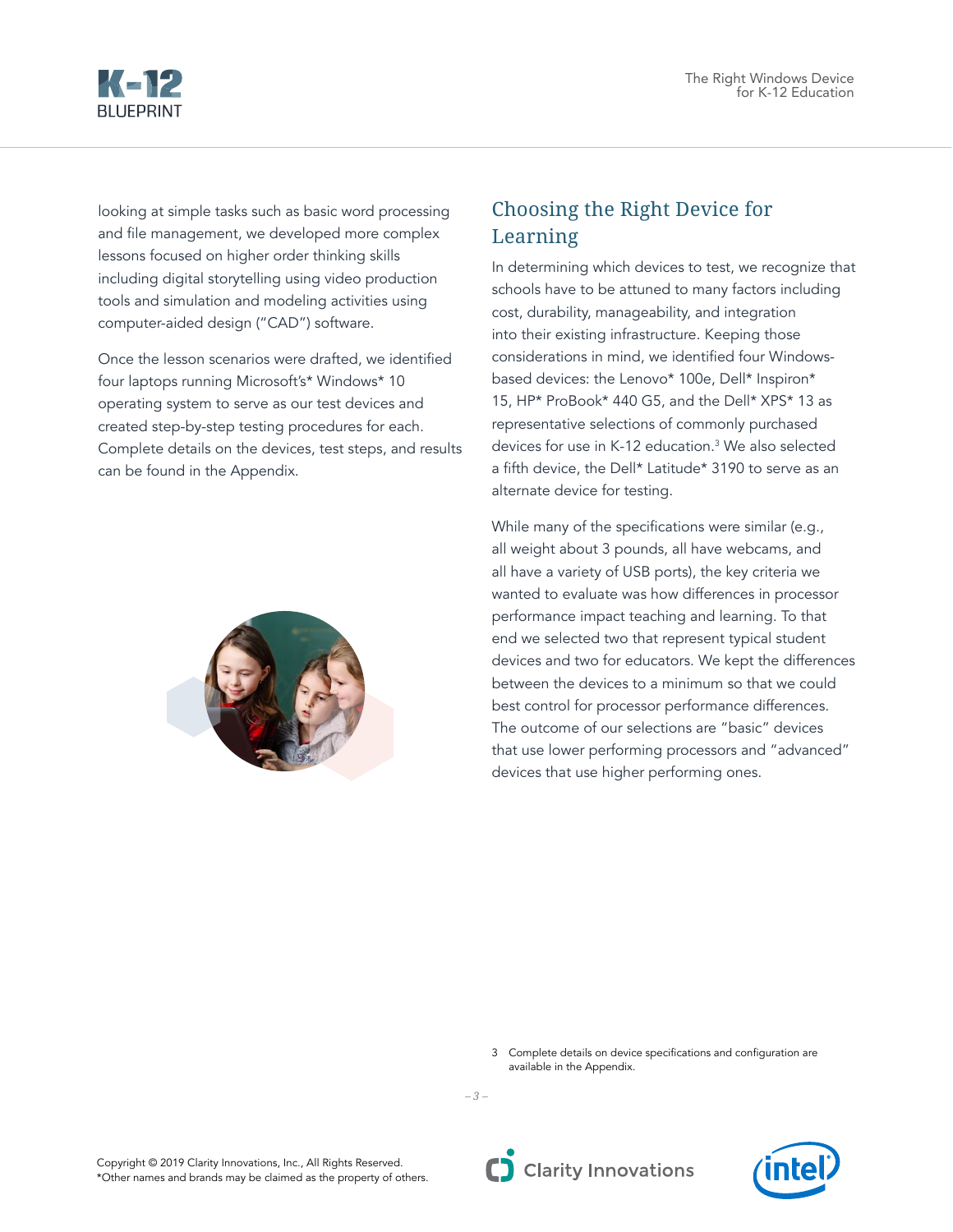

# Devices Selected for Testing

|                                                 | <b>Educator Devices</b>                    | <b>Student Devices</b>               |                                                  |  |  |  |  |
|-------------------------------------------------|--------------------------------------------|--------------------------------------|--------------------------------------------------|--|--|--|--|
| <b>Basic</b>                                    | <b>Advanced</b>                            | <b>Basic</b>                         | <b>Advanced</b>                                  |  |  |  |  |
|                                                 |                                            |                                      |                                                  |  |  |  |  |
| Dell Inspiron 15<br>Intel <sup>®</sup> Core™ i3 | Dell XPS 13<br>Intel <sup>®</sup> Core™ i7 | Lenovo 100e<br>Intel® Celeron® N3350 | HP ProBook 440 G5<br>Intel <sup>®</sup> Core™ i5 |  |  |  |  |

# Basic and Advanced Devices

Test devices were selected based on their overall specifications and similarity to other devices used in classroom settings. After choosing the devices, we opted to divide them into two categories for ease of reference:

**Basic devices:** capable of completing most educator- or student-facing activities based on their configuration<sup>4</sup>

Advanced devices: more powerful processors and enhanced specifications

The more powerful the processor, the quicker students and educators are able to complete their work.

> 4 Included in the scenario test results is a second, alternate student-basic device running an Intel® Celeron® N4100 processor.

# Increase Learning Time with More Powerful Processors

The differences in processor performance are clear: *the more powerful the processor, the faster students and educators are able to complete their work*. The scenarios represent typical classroom lesson activities: from digital storytelling and video journalism in elementary school through digital content creation and simulation and modeling in high school. Based on raw times averaged across a variety of tasks, the more powerful devices with Intel® Core™-based processors routinely completed the work two to three times faster than the slowest one. Seamless device response and faster completion of tasks will drive higher device utilization and better integration into everyday learning and teaching. The fear of potential class delays due to technology issues will be reduced allowing for broader utilization of technology in the classroom. While a time savings of a few seconds or a minute or two may not seem like much, educators know from experience that it can only take a moment for students to lose focus and then what began as a delay while waiting for an application to run can turn into a classroom management disaster.

Copyright © 2019 Clarity Innovations, Inc., All Rights Reserved. \*Other names and brands may be claimed as the property of others.

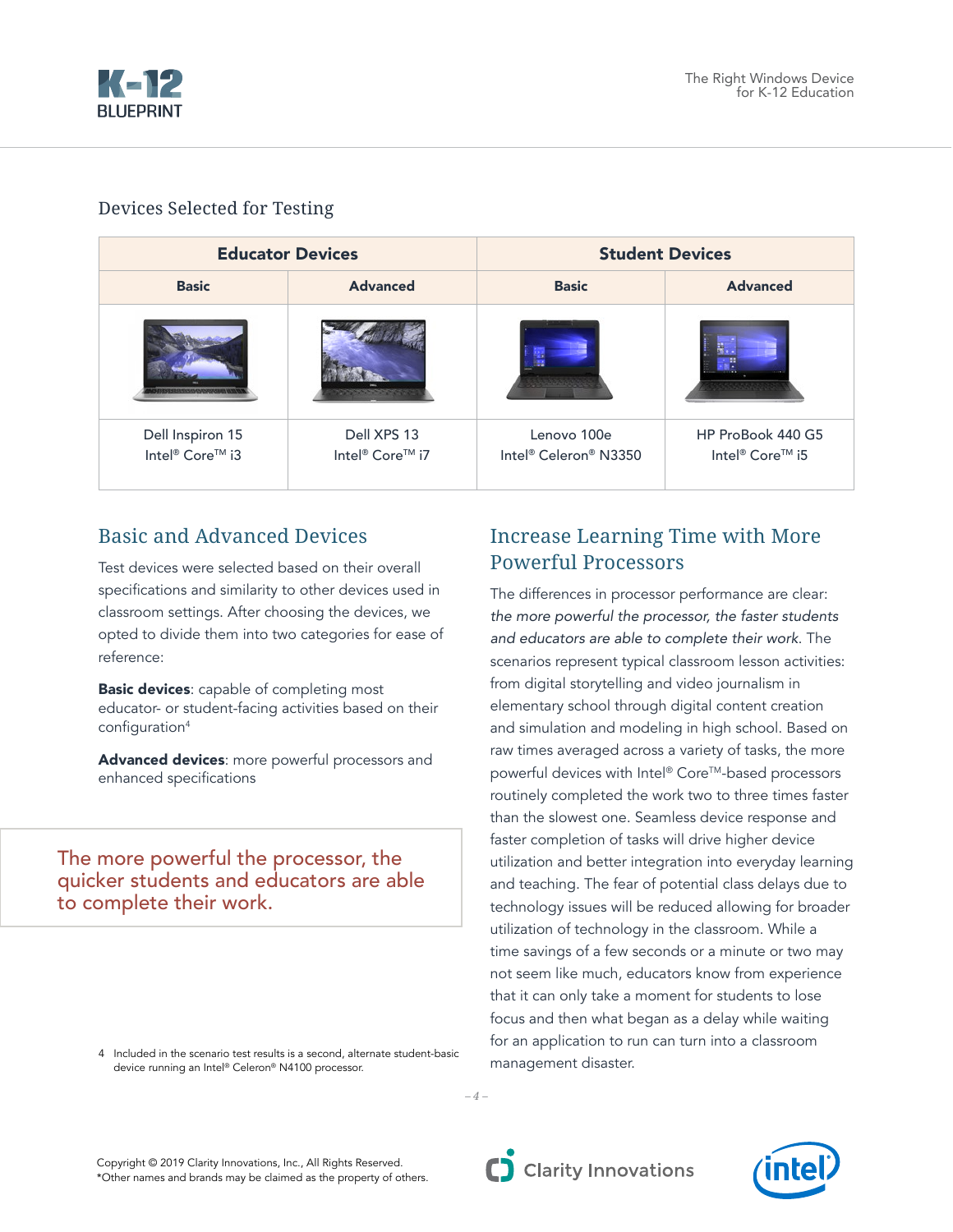

# Highlights of the Testing

Looking at representative tasks across four different grade bands for early- and upper-elementary, middle, and high school, the results demonstrate that Windows 10 devices with more powerful Intel®-based processors help students complete projects faster. Similarly, the more powerful Intel® Core™-based devices dramatically improve time-on-task for the educator professional development scenario, as well. The less expensive Intel® Celeron®based device was also able to complete all the tasks in our scenarios but took considerably longer to do so - in some cases taking as much as twice as long as the average of the most powerful device.

# Total Time per Learning Scenario per Device





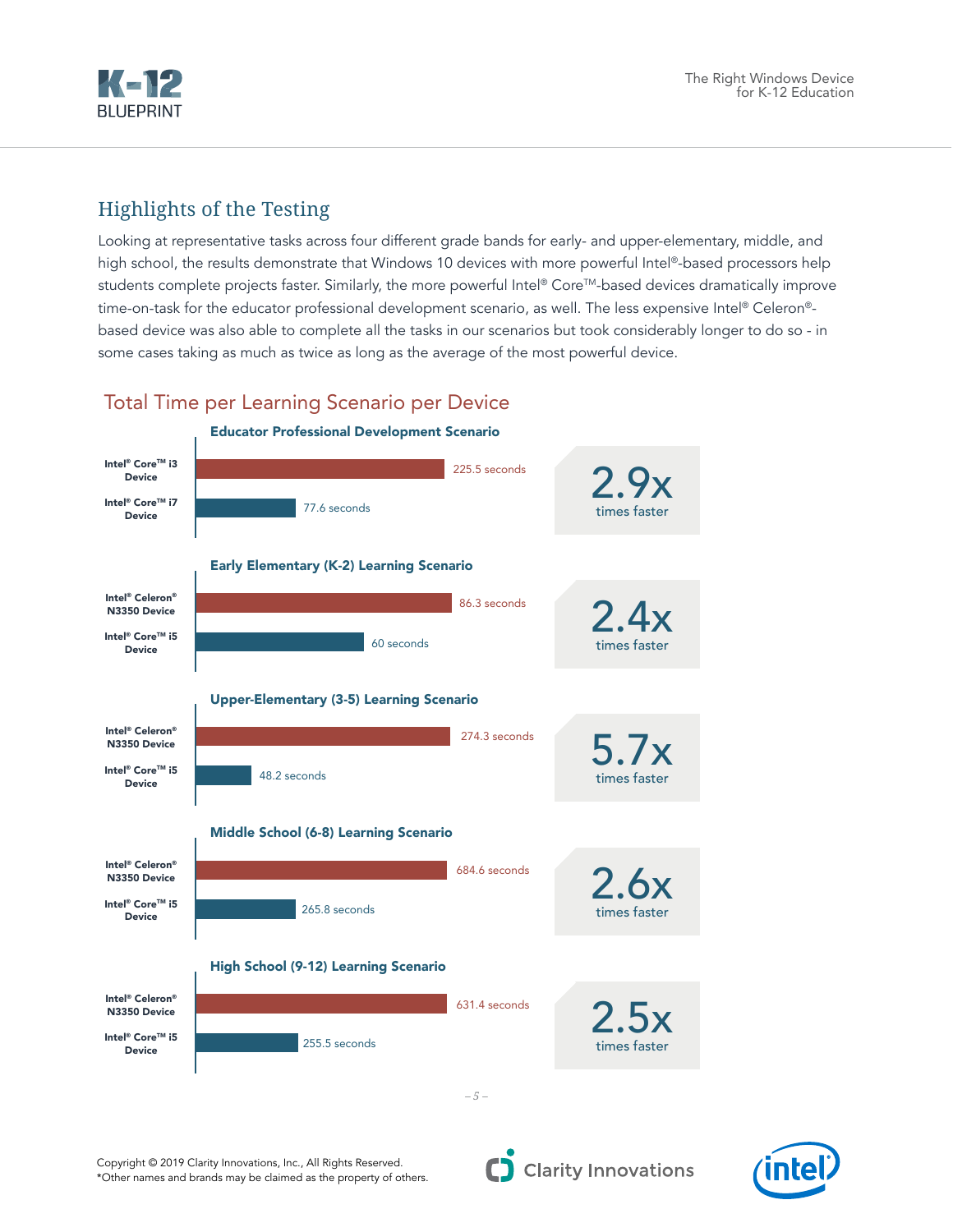

# The Value of Time Saved

Few commodities are more precious than time especially when it comes to teaching time in the classroom. While a low-cost device may seem like a "good deal" at the time of purchase, the hidden cost of lost learning time can make that device more expensive over the long run. Moreover, when education technology frustrates students and educators (instead of helping them to be more effective and efficient) they tend to use the technology less and less; turning expensive device purchases into glorified paper weights. Table 2 shows the value of the teaching and learning time saved when not having to wait for the processor to keep up with learning tasks over a 4-year device refresh cycle.







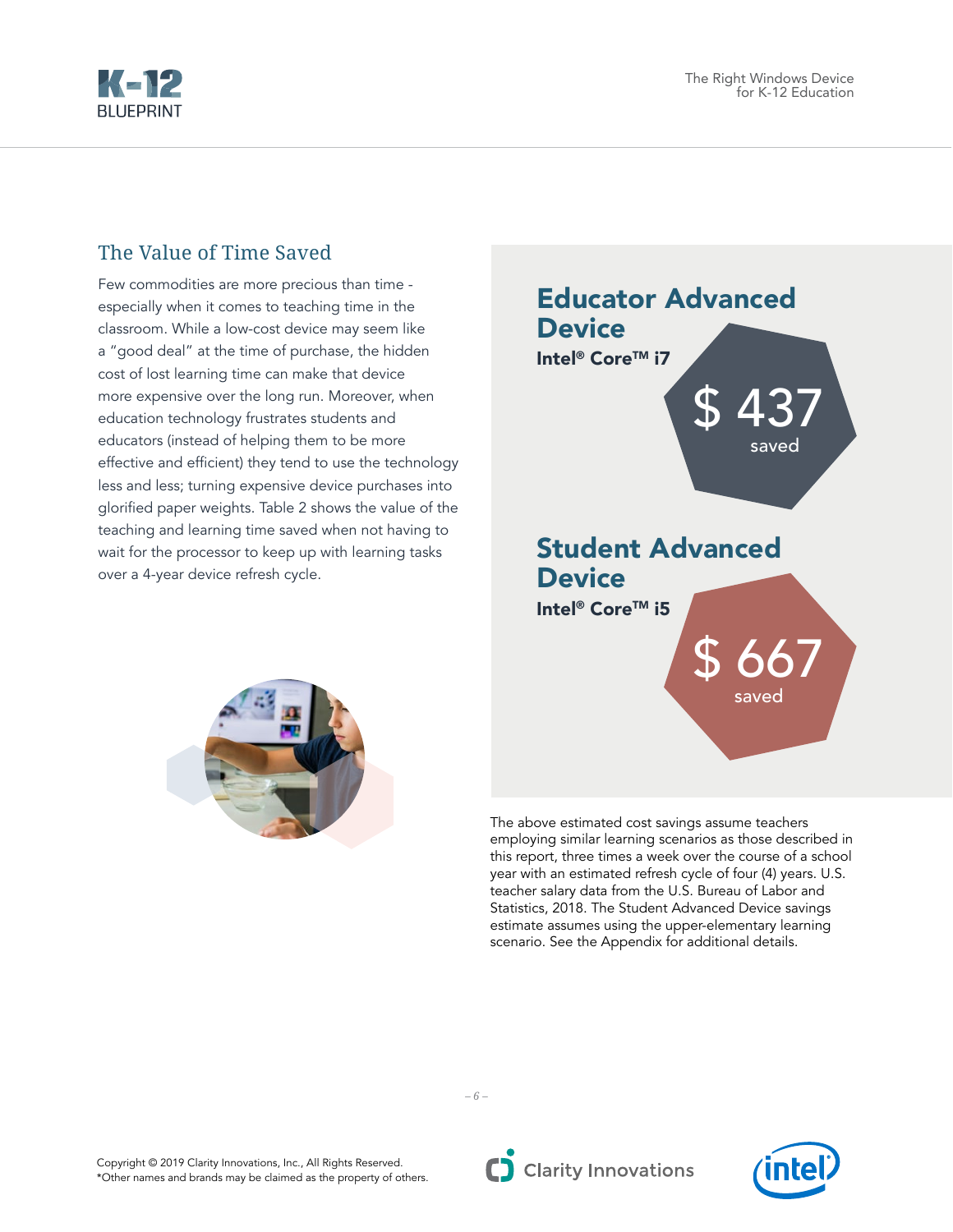

# *Educator Professional Development Learning Scenario*

The following sections outline typical K–12 learning scenarios that compare the classroom experience for educators or students using the four featured devices. The learning scenarios include: educator professional learning, K-3 English Language Arts, 3-5 Social Studies, 6-8 Interdisciplinary English Language Arts, Math, and Social Studies, and 9-12 Science. Each scenario explains the educator or student tasks involved in the activity and then provides the outcomes and highlights of our test results. In all cases, the educator devices can complete every step of each lesson. For step-bystep test procedures and all timed-test results, see the Appendix.

# At a Glance

**Grade Level: Classroom Educator Subject Area: Professional Development** 

This scenario focuses on online educator professional development to enroll in an online course, collaborate with colleagues, and learn the process of video production in preparation for creating digital storytelling lessons with students.

#### *Learning Skills Addressed*

- Digital Communication and Collaboration
- Digital Content Creation
- Active Learning

#### *Applications*

- Online MOOC
- Web browser
- Adobe\* Illustrator
- Microsoft OneNote\*
- Microsoft Skype\*
- Adobe Premiere\*

# Less Frustration and More Productive Professional Development

Aimee Sampson is a middle school Social Studies teacher who is using her spring break as an excuse to develop her digital filmmaking skills. In hopes to institute rich, project-based learning involving digital storytelling in her classroom, she enrolls in a MOOC (Massive Open Online Course) called "Powerful Tools for Teaching and Learning: Digital Storytelling." The course covers all aspects of video production, with a special emphasis on adding the finishing touches during the editing process. Aimee is hoping to help her students develop short films for digital platforms.

Aimee opens the course in the Microsoft Edge web browser and logs in. She creates individual, new tabs for the course materials and discussion board. For this particular lesson, Aimee is exploring how to assemble all of the elements (text, images, narration, music and video clips) to create the final version of her digital storytelling project. She uses the Microsoft Edge browser to open Pixabay\* and complete searches for copyright free image assets to add to her title cards. Aimee downloads multiple images to her device and then opens Adobe\* Illustrator and uploads the images into the program where she can use image manipulation, such as text, shapes, and filters to create title cards.

Aimee is collaborating online with a colleague—an English teacher named Steve—via Skype, as she wants her digital storytelling project to be cross-curricular. She opens Skype and begins the call with Steve. Once the video call is connected, Aimee shares the Microsoft OneNote notebook link with Steve via Skype's chat feature. The two compare tips and tricks for video production through screen sharing,

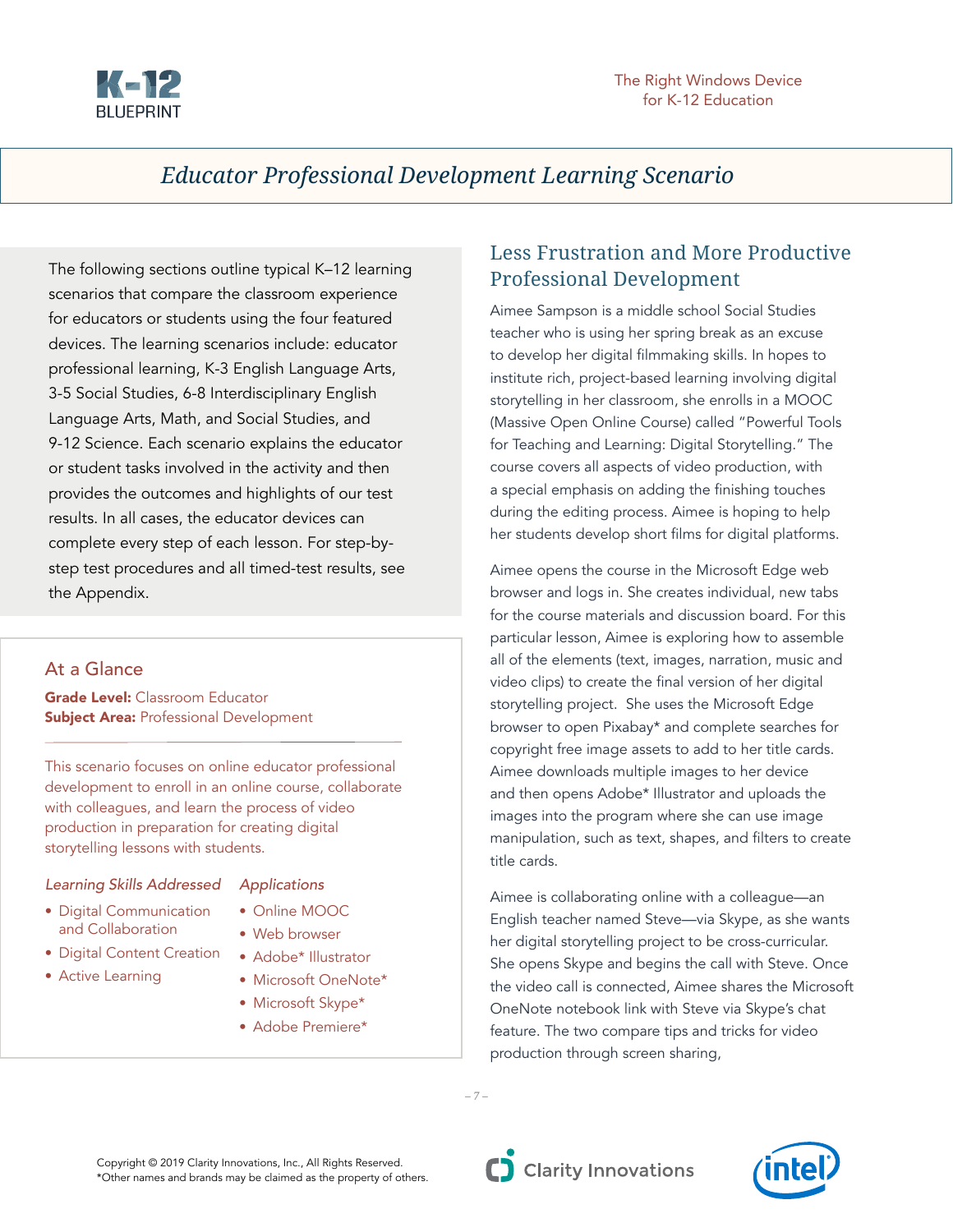

while capturing and swapping notes in the OneNote notebook that Aimee set up for this collaborative project. Aimee creates a section in the notebook for the assets and inserts all of her title card images onto the page so that Steve can offer feedback. She keeps Adobe\* Illustrator open so she can make edits to her title cards in real time. Once she and Steve have worked through his feedback, Aimee re-exports any images that she changed and saves them to her device.

Next, Aimee opens up Adobe Premiere and begins to assemble her project. She creates a new video and imports all of her image and video assets into the program. Aimee then begins to edit the video in time-

Device

line mode, sharing her screen with Steve, via Skype's screen sharing function, so that he can see what she's doing and offer suggestions. Aimee wants to make her digital storytelling project unique, so she uses Adobe Premiere to record voice overs and add music to her video. Once she has her video edited, she saves and exports it to her device.

# Waiting for Applications to Load and Projects to Export

For this learning scenario, the advanced educators device using an Intel® Core™ i7 processor completed all the steps on average 2.9 times faster than the basic device.



The effects of processor performance on this educator learning scenario can be seen in how fast the devices<br>were able to load material in the browser, open stand-alone applications, and export video files. were able to load material in the browser, open stand-alone applications, and export video files.

|                                             | Intel <sup>®</sup> Core™ i3<br><b>Device</b> | Intel <sup>®</sup> Core <sup>™</sup> i7<br><b>Device</b> | On average the                                                 |
|---------------------------------------------|----------------------------------------------|----------------------------------------------------------|----------------------------------------------------------------|
| <b>Creating a OneNote</b><br>notebook       | 4.2 secs                                     | $3.4$ secs                                               | Intel <sup>®</sup> Core™ i7<br>device competed<br>the scenario |
| Opening an Adobe<br>Illustrator project     | 14.4                                         | 8.3                                                      | 2.9x                                                           |
| Exporting a video<br>from Adobe<br>Premiere | 167.1                                        | 32.8                                                     | times faster                                                   |

Copyright © 2019 Clarity Innovations, Inc., All Rights Reserved. \*Other names and brands may be claimed as the property of others.

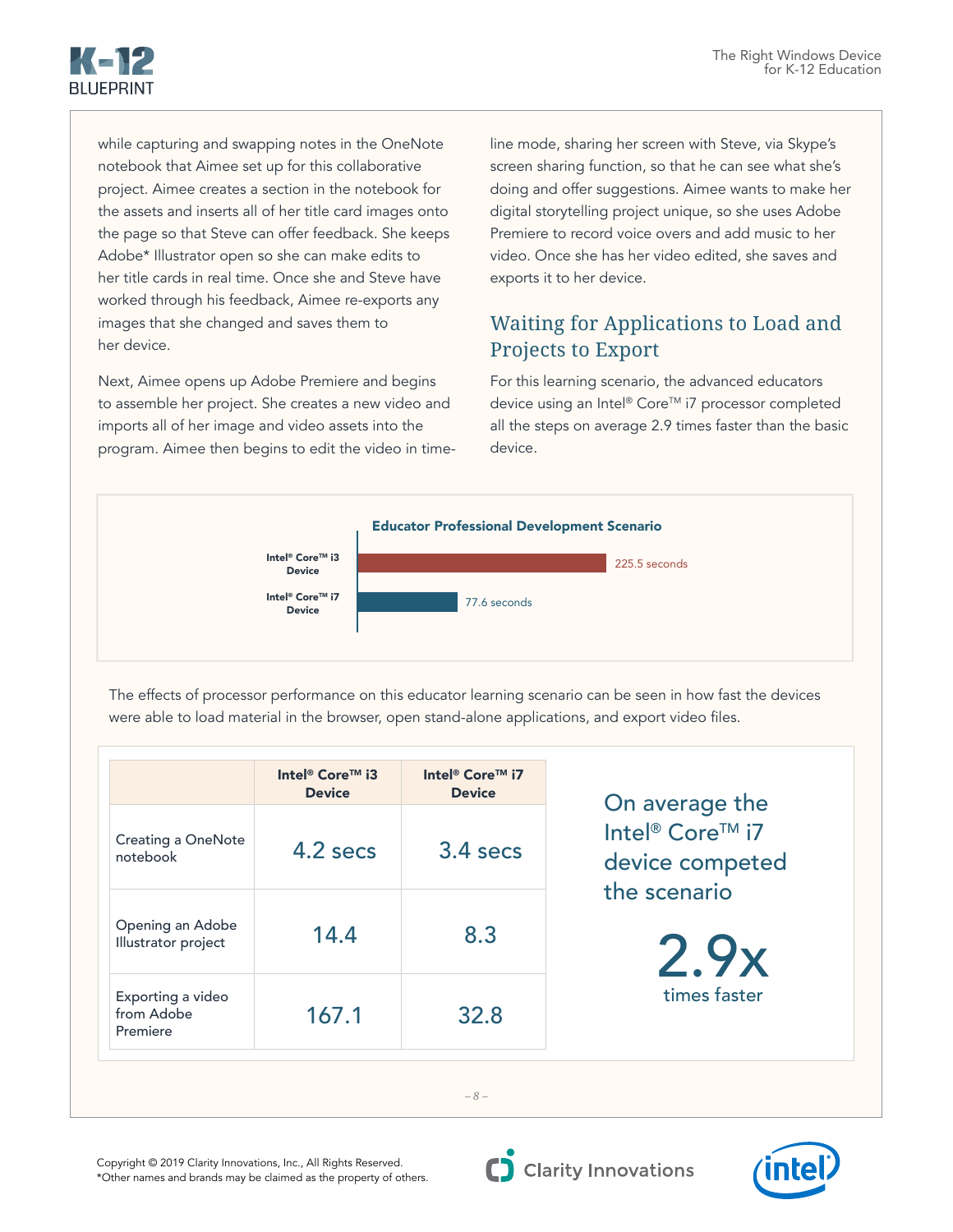

About two thirds of Alan's students utilize the basic Minecraft: EE environment, while the other third experiment with Minecraft Code Builder to explore using block coding to create and design. Children utilize YouTube to access Minecraft creation tutorials and learn more about how to create and build within each platform. All of the students use Microsoft OneNote during the process to write the first draft of their stories, creating detailed descriptions of the key moments of their Choose Your Own Adventure stories

that they will highlight with their chosen tool.

reflect on each other's learning.

Next, the children develop their MineCraft: EE worlds, then take screenshots of the stories they develop using the Windows snipping tool. To share their work, the student's login to their SeeSaw accounts and use this tool to upload a screenshot of their story and narrate what elements of the project were easy, which were hard, and what they learned. These videos are posted to the class feed so that the entire class can share and

# *Choose Your Own Adventure in an Early-Elementary Classroom*

# At a Glance

Grade Level: K-3 **Subject Area: English Language Arts** 

This scenario describes how educators use Minecraft\*: Education Edition and Minecraft\* Code Builder to enable early elementary students to author their own Choose Your Own Adventure stories.

#### *Learning Skills Addressed*

- Simulation and Modeling
- Game-based Learning
- Coding
- Digital Communication and Collaboration

#### *Applications*

- Minecraft\*: Education Edition
- Minecraft Code Builder
- Microsoft OneNote
- YouTube\*
- Windows\* Snipping Tool
- SeeSaw\*

# Gamifying Learning and Enhancing Collaboration

Alan Kopek is a second-grade teacher who wants to get his kids excited about English Language Arts. He is exploring ways to "gamify" instruction while providing his students with learning opportunities that allow them to be more creative.

He decides that creating Choose Your Own Adventure stories will get his kids' creative juices flowing. Alan hopes the experience will show his students that, when they are writing a story, all of their branching choices will impact the overall plot in surprising ways! Alan is letting his students create their interactive story within a MineCraft: Education Edition ("EE") setting, and, in the spirit of "choosing," they are able to use basic Minecraft: EE or block coding in Minecraft Code Builder.



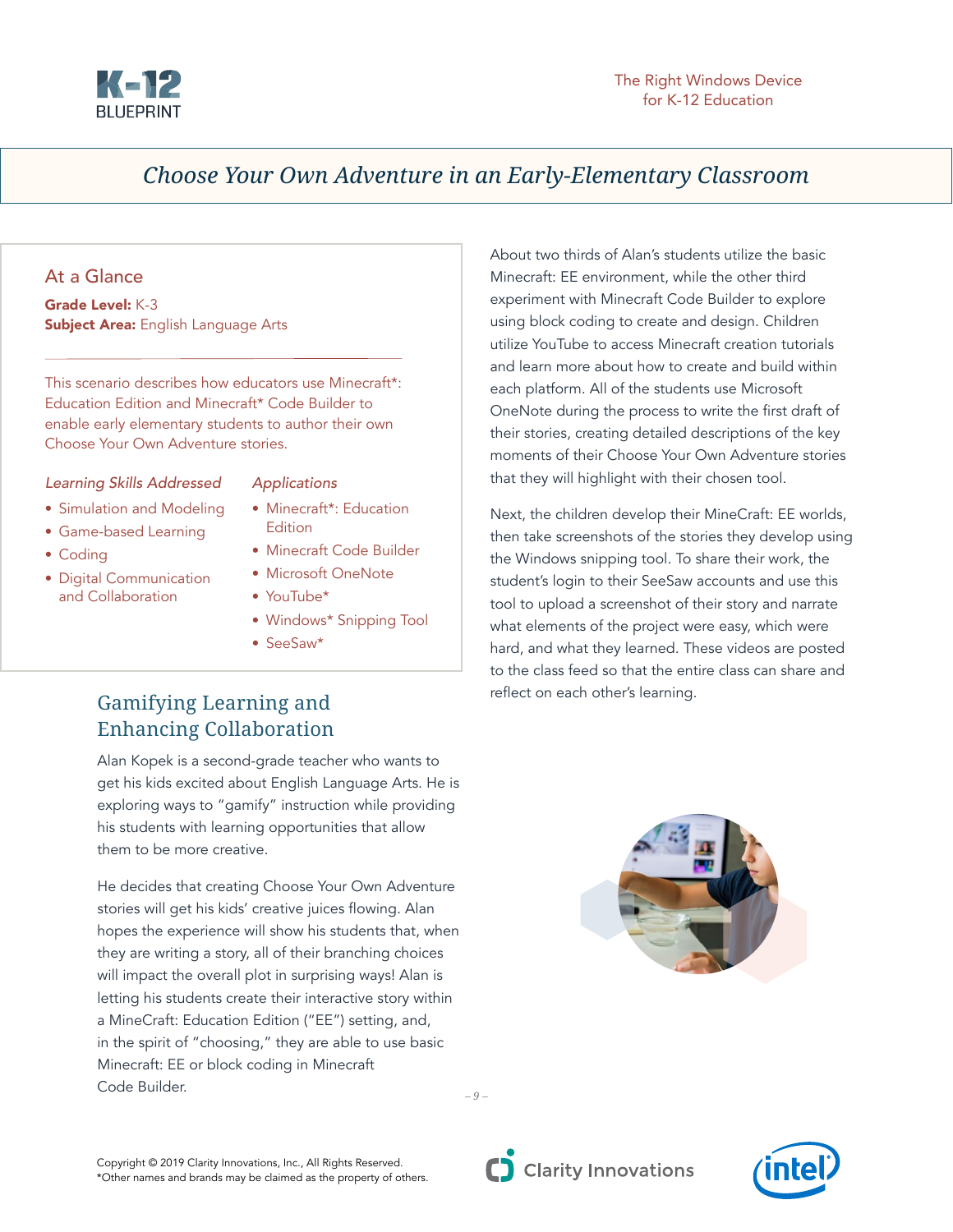

#### Creating Projects in Minecraft: Education Edition Total Time per Learning Scenario per Device<br>Time per Device per Device per Device per Device per Device per Device per Device per Device per Device per D

For this learning scenario, the fastest device using an Intel® Core™ i5 processor completed all the steps on average 2.4 times faster than the slowest device. Device

The effects of processor performance in this classroom learning scenario can be seen in how fast the devices learning scenario can be seen in how fast the device:<br>were able to complete various tasks using Minecraft.



|                                                                  | Intel <sup>®</sup> Celeron <sup>®</sup><br>N3350 Device | Intel <sup>®</sup> Core™ i5<br><b>Device</b> |                                                                  |
|------------------------------------------------------------------|---------------------------------------------------------|----------------------------------------------|------------------------------------------------------------------|
| Generate a world in<br>Minecraft: EE                             | 44.6 secs                                               | $16.6$ secs                                  | On average the<br>Intel <sup>®</sup> Core™ i5<br>device competed |
| Save a world in<br>Minecraft: EE                                 | 23.6                                                    | 14.4                                         | the scenario                                                     |
| View the Compass<br><b>Tutorial in Minecraft</b><br>Code Builder | 14.5                                                    | 2.9                                          | 2.4x<br>times faster                                             |



*– 10 –*

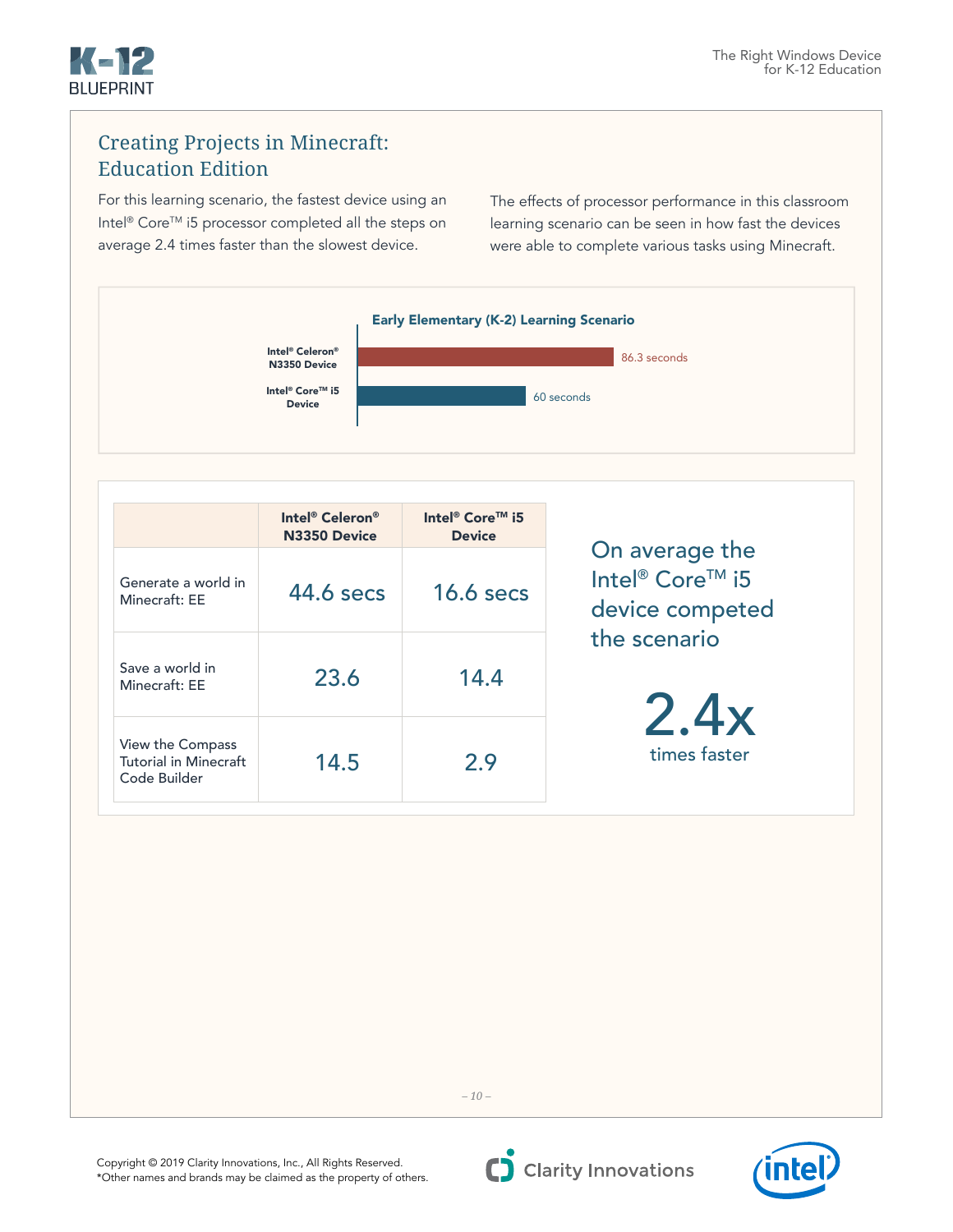

# *Video Journalism & Role-Playing Game Design in an Upper-Elementary Class*

# At a Glance

Grade Level: 3-5 **Subject Area: Social Studies** 

This scenario outlines how a fourth grade teacher uses the idea of digital storytelling to deepen her curriculum. She gives students the opportunity to showcase their learning by using video game design as a culminating way to bring awareness to social issues and topics that interest them.

# *Learning Skills Addressed*

### *Applications* • Web Browser

• Zoom\*

- Computational Thinking
- Digital Content Creation
- Game-based Learning
- Storyboarder\* • RPG Maker\*
- WeVideo\*

# Engaging Learning by Designing Role-Playing Games

Irene Hernandez is a fourth-grade Media Arts teacher who aspires to deepen her curriculum with video journalism and digital storytelling. She wants to use tools that her students either are already familiar with or are so intuitive that they won't interfere with students' concentration while they are researching and writing.

Irene begins the project by having each student create a Microsoft OneNote notebook for their research and ideas. Students share their notebooks with Irene so she can monitor their progress along the way and offer real-time feedback. Once their collaborative notebooks are created, students conduct research on topics or issues of interest using websites and online databases. Students analyze documents and information sources online and take notes in subsequent sections and pages of their OneNote notebooks. They use copyright free image sources, such as Pixabay, to capture and save images on their devices for use later.

Students are also tasked with finding an interview subject and then coordinating and ultimately conducting an interview using the video collaboration software Zoom to learn more about their topic. The children are also instructed to use their devices to film their own interviews: with peers, family members, or anyone in their immediate world who can add insights.

The children use their research, video footage, and images to create a game to teach their peers about the topic or issue that they've chosen and researched. They start by creating a rough script for how the game will unfold using Storyboarder as a digital storyboarding tool. Next, the children use RPG Maker to create an original game that engages players in an aspect of civic engagement, importing the video and image assets.

Next, they capture screenshots and video samples of game-play as assets to create a digital presentation using WeVideo that outlines their concept and the game creation process. Their videos are saved, exported as a high-quality video, and downloaded to their devices. The digital presentations and their games will be shared with the rest of the school and their families.

*– 11 –*



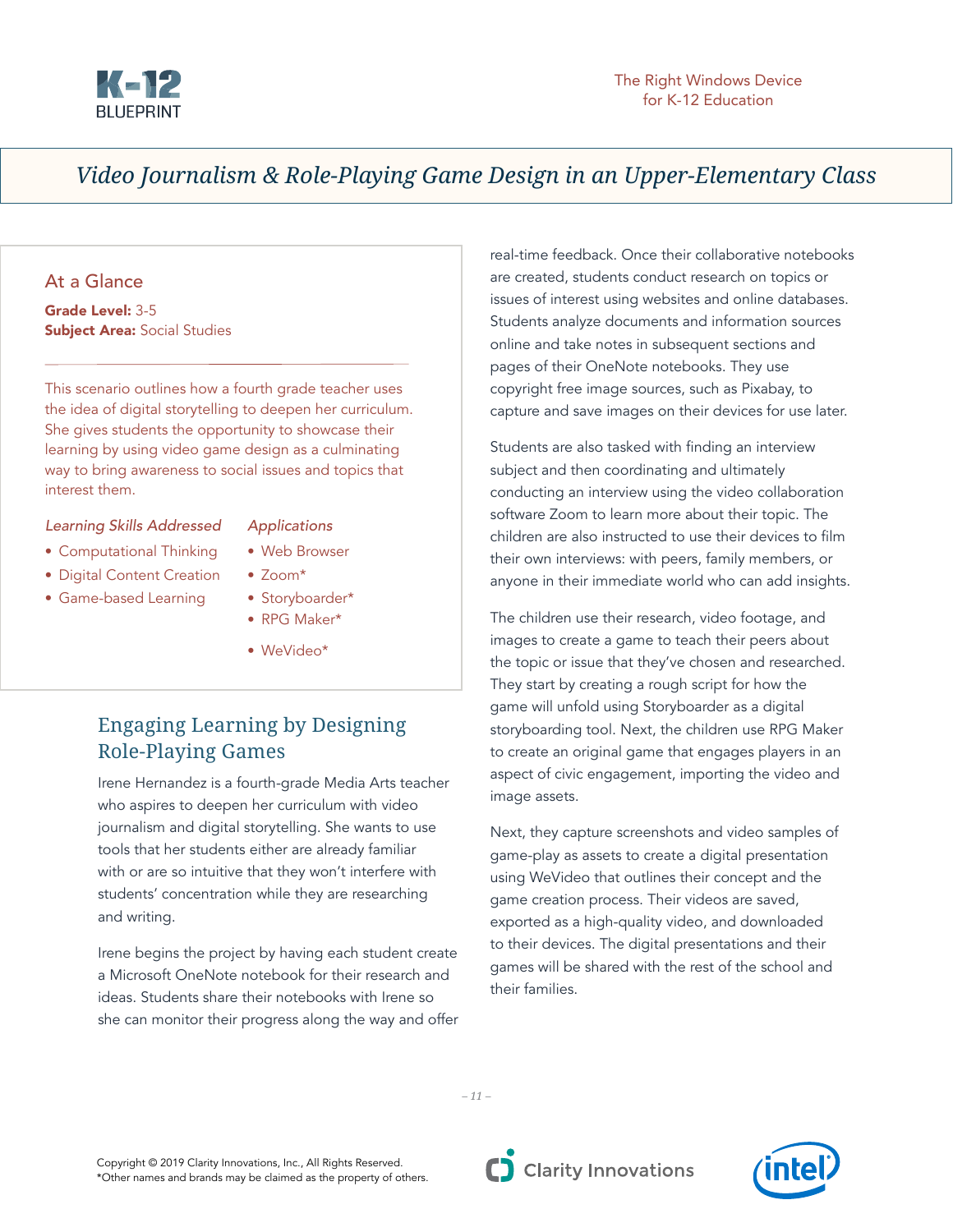

2.9x

# Preparing Project Files & Deploying a Game

For this learning scenario, the fastest device using an Intel® Core™ i5 processor completed all the steps on average 5.7 times faster than the slowest one. completed

The effects of processor speed on this classroom learning scenario can be seen in how fast the devices were able to complete tasks using Storyboarder and<br>RPG Maker. RPG Maker.





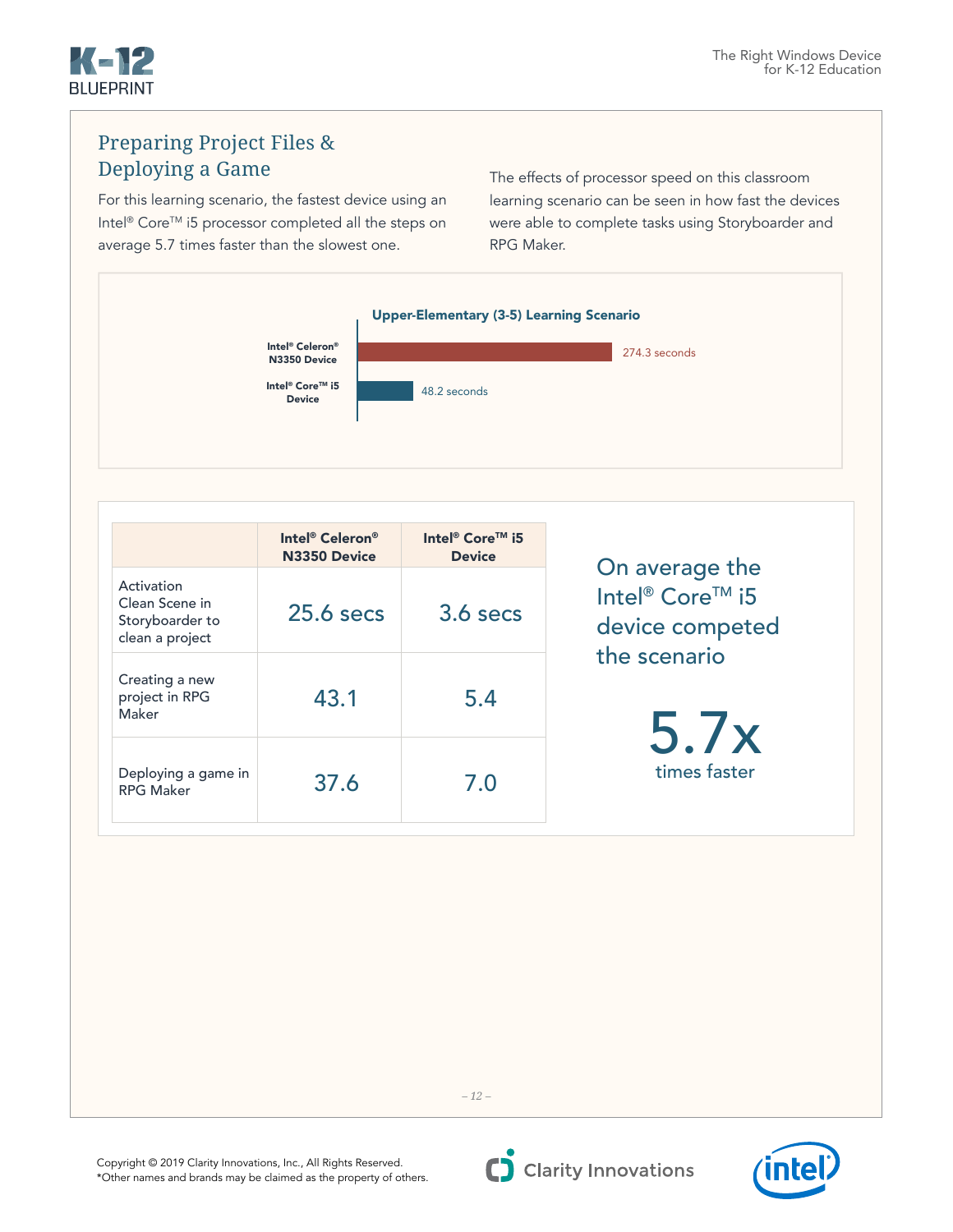

# *Public Service Announcements in a Middle School Class*

# At a Glance

Grade Level: 6-8 **Subject Area:** Mathematics and humanities

This scenario describes how two middle school teachers create a cross-curricular activity to help deepen learning, engagement and collaboration for their students. The lesson—where students work together to create a Public Service Announcement involving data visualization to support their position or cause—involves a number of skill sets, tools, competencies and disciplines that braid together with topics and concerns of personal relevance. This project-based lesson helps students to understand the importance of individual skill sets and how they harmonize with larger goals, while creating an opportunity for contextualizing and connecting content knowledge: making students more likely to remember what they have learned.

#### *Learning Skills Addressed*

# *Applications*

- Data Science • Design Thinking
- Web Browser
- Digital Communication and Collaboration
- Digital Content Creation
- OneNote
- Gapminder\*
- Adobe Photoshop\*
- Adobe Premiere Rush
- Canva\*
- Moovly\*

# Using Data Visualization to Better Inform Citizens

Middle school teachers Anthony Hayes and Gina Warren want to create a collaborative cross-curricular activity, bridging math and humanities. They decide to involve data visualization as part of a creative branding Public Service Announcement ("PSA") project.

Students work collaboratively in groups to create a campaign that raises awareness of a social issue, creates a call to action, and poses possible solutions. Before getting started, Anthony and Gina have their students view and analyze an example of a data visualization like one found on the Open Heatmap\* website about unemployment in the U.S.

After getting a better idea of how data visualizations help people understand social issues, students research various aspects of their chosen social issue using websites and online databases, curating and collecting their findings in the research section of their collaborative Microsoft OneNote notebooks. These notebooks are shared with both Anthony and Gina, so they are able to give groups feedback in real-time.

To create data visualizations based on their findings, students use Gapminder. This tool allows them to build assets that showcase specific statistics to help them raise awareness of their chosen social issue and also craft a compelling call to action. After creating at least one data visualization, students export their Gapminder file into Adobe Photoshop to create more compelling graphic assets that will capture the attention of their audience.

For their culminating final project, students use Adobe\* Spark Video, a mobile video application, to create their video PSAs. They begin by using their collaborative OneNote notebooks to build and storyboard their ideas for their PSA. They create a new section called PSA and use the pages within to document their ideas. Then, they move into Adobe\* Spark Video, where they use the tool's video creation and editing capabilities to curate their assets and create a PSA that raises awareness of their social issue and compels their audience to act through an inspirational call to action.

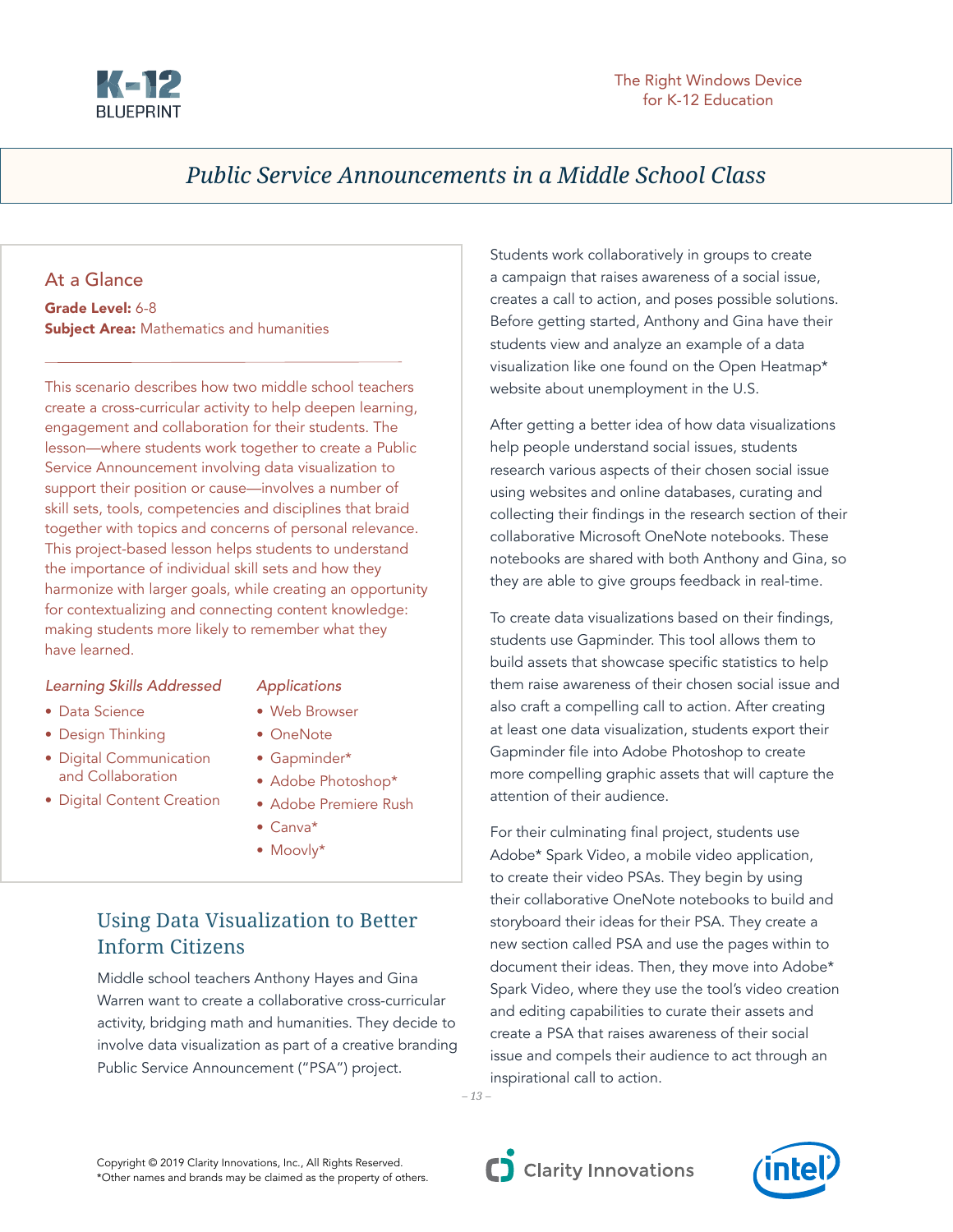

2.4x2<br>2.4x2<br>2.4x2

2.5x

# Researching Data Models and Creating Summative Projects

For this learning scenario, the fastest device using an Intel® Core™ i5 processor completed all the steps on average 2.6 times faster than the slowest device. r compiete

The effects of processor performance in this classroom **Property** consider the learning scenario can be seen in how fast the devices were able to load research websites on data visualization as well as using Adobe Photoshop and<br>Adobe Spark Video. Adobe Spark Video.



|                                                           | Intel <sup>®</sup> Celeron <sup>®</sup><br>N3350 Device | Intel <sup>®</sup> Core™ i5<br><b>Device</b> |  |  |  |  |
|-----------------------------------------------------------|---------------------------------------------------------|----------------------------------------------|--|--|--|--|
| Loading data<br>visualization<br>websites for<br>research | $101.4$ secs                                            | 8.3 secs                                     |  |  |  |  |
| Adding an image<br>filter in Adobe<br>Photoshop           | 226.3                                                   | 76.0                                         |  |  |  |  |
| Playing an Adobe<br>Spark video                           | 13.5                                                    | 3.4                                          |  |  |  |  |

On average the Intel<sup>®</sup> Core™ i5 device competed the scenario

> 2.6x times faster

Copyright © 2019 Clarity Innovations, Inc., All Rights Reserved. \*Other names and brands may be claimed as the property of others.



*– 14 –*

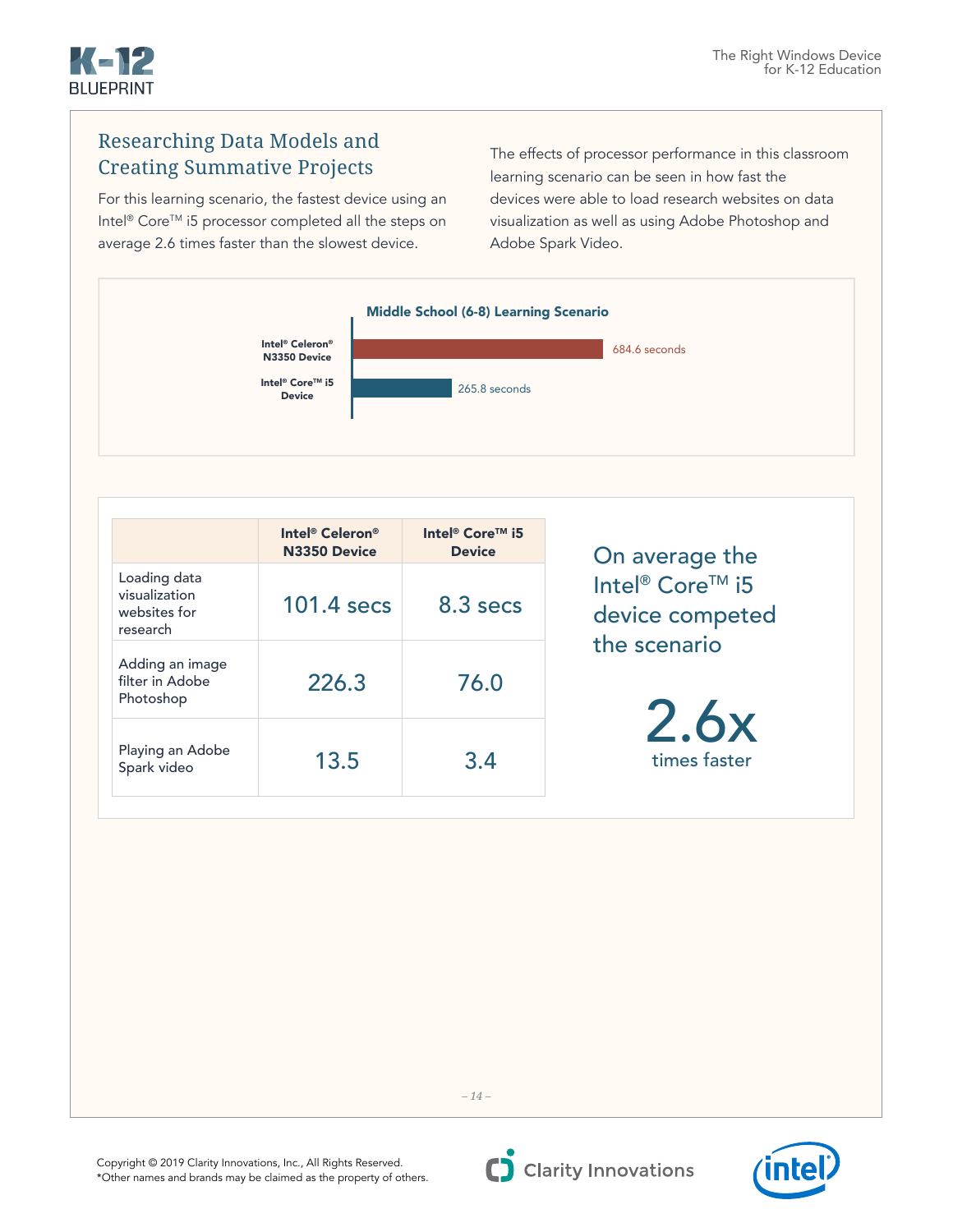

# *3D Modeling in a High School Class*

At a Glance

Grade Level: 9-12 **Subject Area: Science** 

This scenario describes how a high school Science teacher utilizes CAD and 3D modeling software to create a project that gives her students the opportunity to use their 3D spatial reasoning skills to build and showcase a unique design.

#### *Learning Skills Addressed*

- Computational Thinking
- Simulation and Modeling
- Digital Content Creation
- Digital Communication and Collaboration
- *Applications*
- Autodesk\* Tinkercad\*
- Padlet\*
- Microsoft Paint 3D
- Web Browser

# Redesigning Machines to Improve the Environment

Nicola Mansfeld wants to create a more relevant science curriculum that will engage her students with a sense of wonder and creativity. She decides to create a project that utilizes computer aided design ("CAD") software. Her students are tasked with taking an existing tool or simple machine (or designing their own) and inventing a new, more environmentallysound use for it. Students begin by exploring 3D models of various types of tools and simple machines in Tinkercad—using the program's capabilities to examine the tool or machine's structural components. After students have had time to explore, they actively participate in small group discussions about how

these structural systems function and make the tool or machine useful.

The students use a web browser and various websites to conduct research on the tools and simple machines they explored, including how and when they were invented and what time periods sparked new structures to be designed and built.

In teams, students work collaboratively to brainstorm and plan their ideas for taking an existing tool or machine and creating a new, more environmentally sound use for it. Students document and organize their plans by creating schematic sketches and diagrams for their model. Once groups have settled on a design and finished their schematics, they utilize Tinkercad to design new inventions, noting particular parts of the tool or machine that are relevant for the new uses. Once they are done creating their 3D models, they export them as STL files.

After students export their files, they upload them into Microsoft Paint 3D. This program allows students to alter their 3D images, adding things like tags and labels to point out functionality of their tools or machines. 3D paint also allows students to create a movie file, showcasing their design from various angles. Students finalize their 3D paint movies and export the high-quality movie files to their devices.

Nicola creates a Padlet wall that students use to share their 3D design movies. They upload their movie files and add commentary on each other's posts to facilitate discussion. As an extension of the activity, some of Nicola's students have access to the school's afterschool maker lab and use MakerBot\* 3D printer to turn their diagrams into physical 3D models.

*– 15 –*

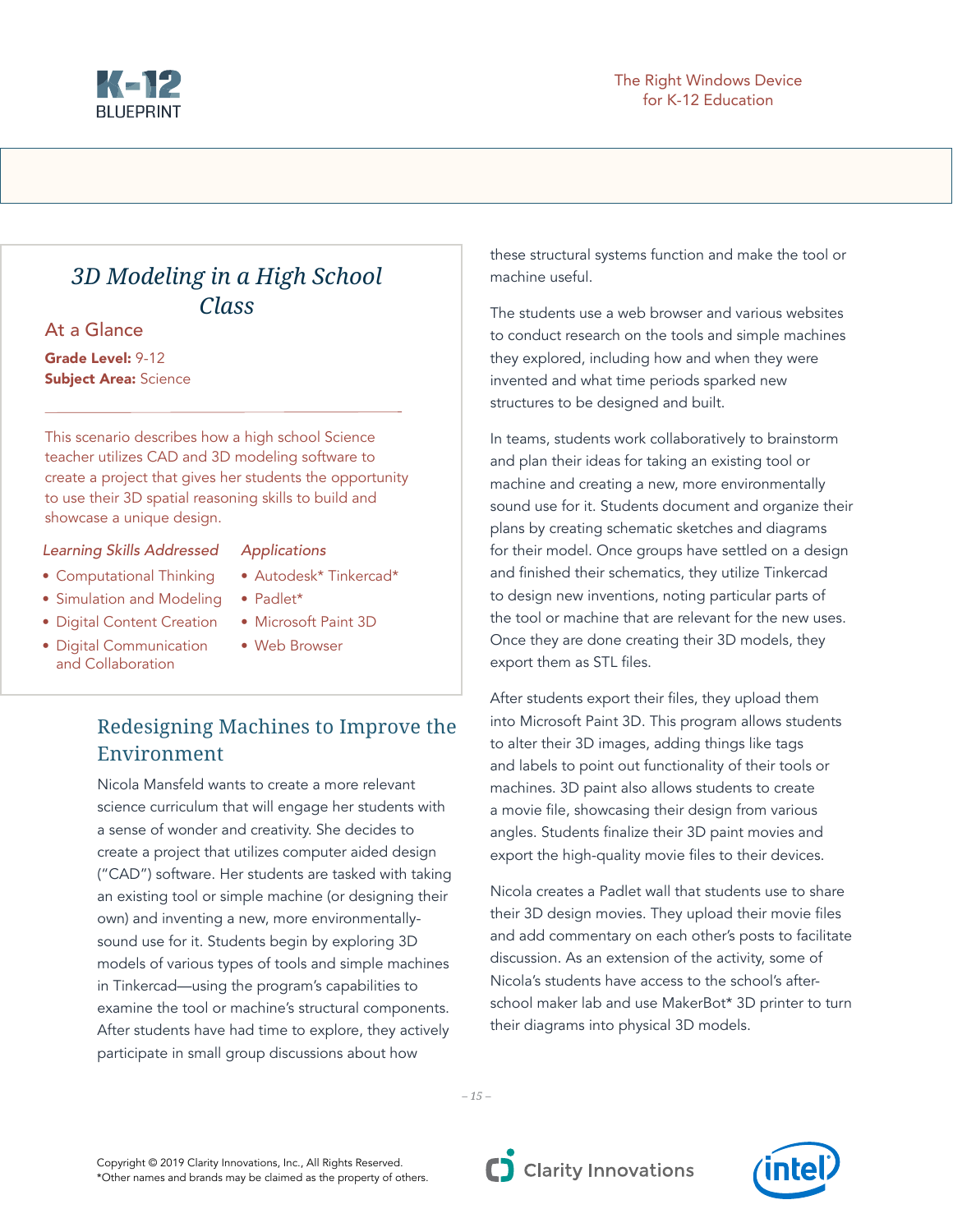

# Managing and Manipulating 3D Models

For this learning scenario, the fastest device using an Intel® Core™ processor completed all the steps on average<br>2.5 times faster than the slowest device. 2.5 times faster than the slowest device.



The effects of processor speed on this classroom learning scenario can be seen in how fast the devices were able to convert Tinkercad projects and open modeling files in Microsoft Paint 3D.

|                                             | Intel <sup>®</sup> Celeron <sup>®</sup><br>N3350 Device | Intel <sup>®</sup> Core™ i5<br><b>Device</b> | On average the                                                 |
|---------------------------------------------|---------------------------------------------------------|----------------------------------------------|----------------------------------------------------------------|
| Loading browser<br>tabs                     | 48.2 secs                                               | 4.9 secs                                     | Intel <sup>®</sup> Core™ i5<br>device competed<br>the scenario |
| Converting<br>Autodesk Tinkercad<br>project | 282.2                                                   | 89.5                                         |                                                                |
| Opening STL files in<br>Microsoft Paint 3D  | 24.9                                                    | 6.6                                          | 2.5x<br>times faster                                           |



*– 16 –*

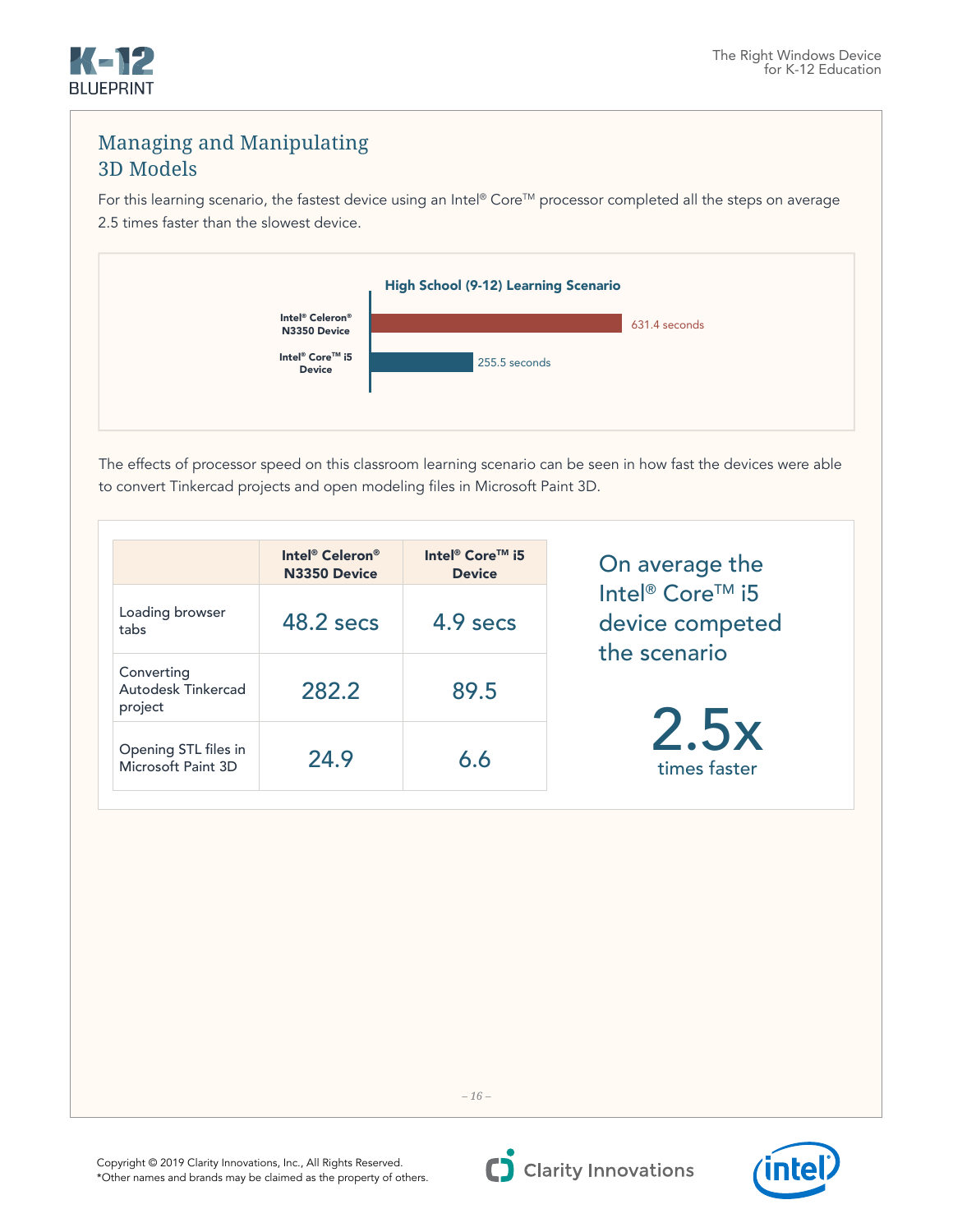

# *Unlocking Key Education Solutions with Intel® CoreTM-based Devices*

The follow section describes emerging technologies powered by Intel® that can have a significant impact on the performance requirements, efficiency, and effectiveness of devices. These include Virtual Reality Technology, the Intel Unite® Solution, and Intel® Optane™ Technology.

# *Immersive Learning with Augmented and Virtual Reality*

# Virtual Reality Powered by Intel®

- HTC Vive\*
- Oculus\*
- Razer\*
- Windows Mixed Reality

Learn more at [Intel.com](http://Intel.com)

Augmented reality (AR), virtual reality (VR), and mixed reality (MR) have quickly become popular terms throughout the K-12 educational community. With a push to provide students more experiential and personalized learning opportunities, technologies such as these give educators the opportunity to expand beyond the walls of their classrooms and take students on adventures without ever leaving the school building.

AR generally refers to technology that allows a device to superimpose media such as text, images, or sound into a live view or real image produced by a device's camera. In essence, AR overlays digital aspects onto the real world. VR, on the other hand, is a computer-generated (digital) environment that is fully immersive. VR allows the user to utilize hardware to become part of the virtual world through object manipulation and performing actions. MR is meant to be a combination of the two: merging the real and virtual worlds by creating environments where digital and physical objects coexist. While these technologies differ in the type of experiences they offer, all three have the potential to reshape and redefine modern learning spaces.

The technology that makes AR, VR, and MR possible is sophisticated, but there are many tools and platforms being developed that help educators and students to better interact with and create AR, VR, and MR content fluidly and without any programming skills. Devices equipped with the Intel® Core™ i7 processor deliver performance capability for precise controls and rich 360-degree 3D visuals and immersive 3D sound.

In an attempt to create more sustainable and equitable learning experiences, Microsoft has partnered with Intel to deliver mixed reality technologies that run smoothly and efficiently on 8th Generation Intel® Core™ processors. These experiences range from simulations that allow students to interact with the digital world, to MR photo manipulations allowing educators to create learning experiences mixing the digital and physical worlds. zSpace\*, an all-in-one computer and laptop solution, uses hardware and software to integrate the latest AR and VR technology to deliver interactive experiences on devices. In addition, solutions are being designed to make AR, VR, and MR more accessible for learners with varying needs.

Technologies that help immerse students in powerful new ways of learning lead to more profound learning outcomes. Student engagement increases as learning becomes more relevant and authentic. And AR, VR, and MR help to create learning spaces where these opportunities thrive.

*– 17 –*



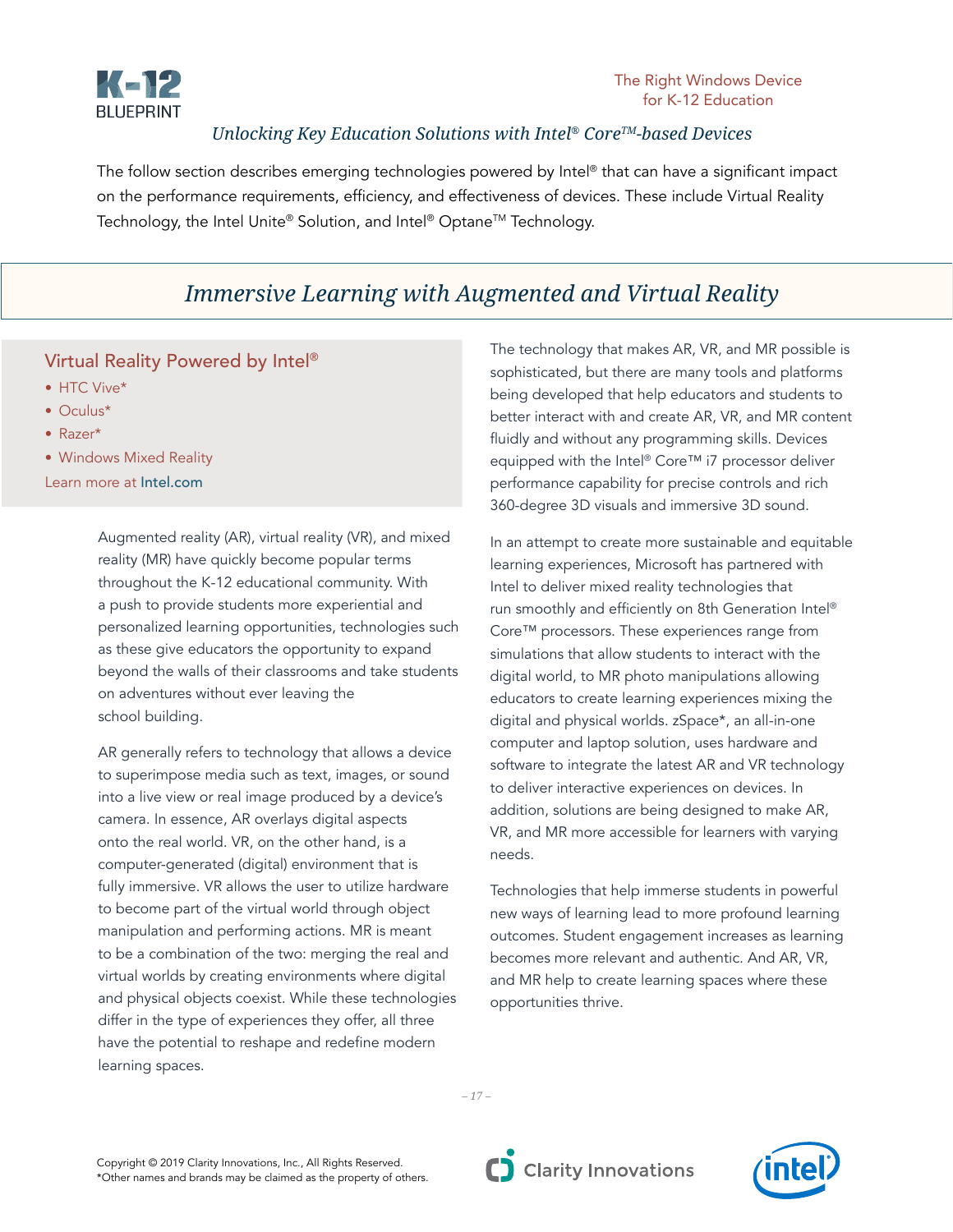

*Unlocking Key Education Solutions with Intel® CoreTM-based Devices*

# *Enhancing Classroom Collaboration with the Intel Unite® Solution*

# Learn More

Additional information about the Intel Unite® Solution for content sharing and collaboration is available at [Intel.com](http://Intel.com)

> The Intel Unite® solution allows users to easily create and manage a secure content sharing and collaboration platform for their classrooms or district meeting spaces. It facilitates the wireless connection of content, so users can share and collaborate seamlessly, wherever they are.

The Intel Unite® solution works with what a school has, connecting all major devices, operating systems, and displays. Software plugins from the Intel Unite® app showcase let users easily add existing tools and functionality: such as Skype, Zoom, in-room controls, whiteboarding, and more. The Intel Unite® solution offers untethered collaboration, with fast and easy wireless content sharing; video playback with

audio; with touch-back and native touch capabilities (for Windows 10 machines). It also allows users to collaborate effectively across their network: easily sharing with each other in a variety of settings.

Presenting with the Intel Unite® solution allows educators and students to overcome a number of typical hurdles, such as supporting visually impaired users: ensuring that everyone has an unobstructed view of content. And the ability for students to share their screens opens more opportunities for collaboration.

The Intel Unite® solution simplifies classroom presentation management. It allows educators to quickly assign and regulate permission-level behaviors. Students can view content or be promoted to presenters. The education can disconnect specific students or end the meeting session altogether. It's a solution that empowers an entire classroom yet keeps educators in control.



*– 18 –*

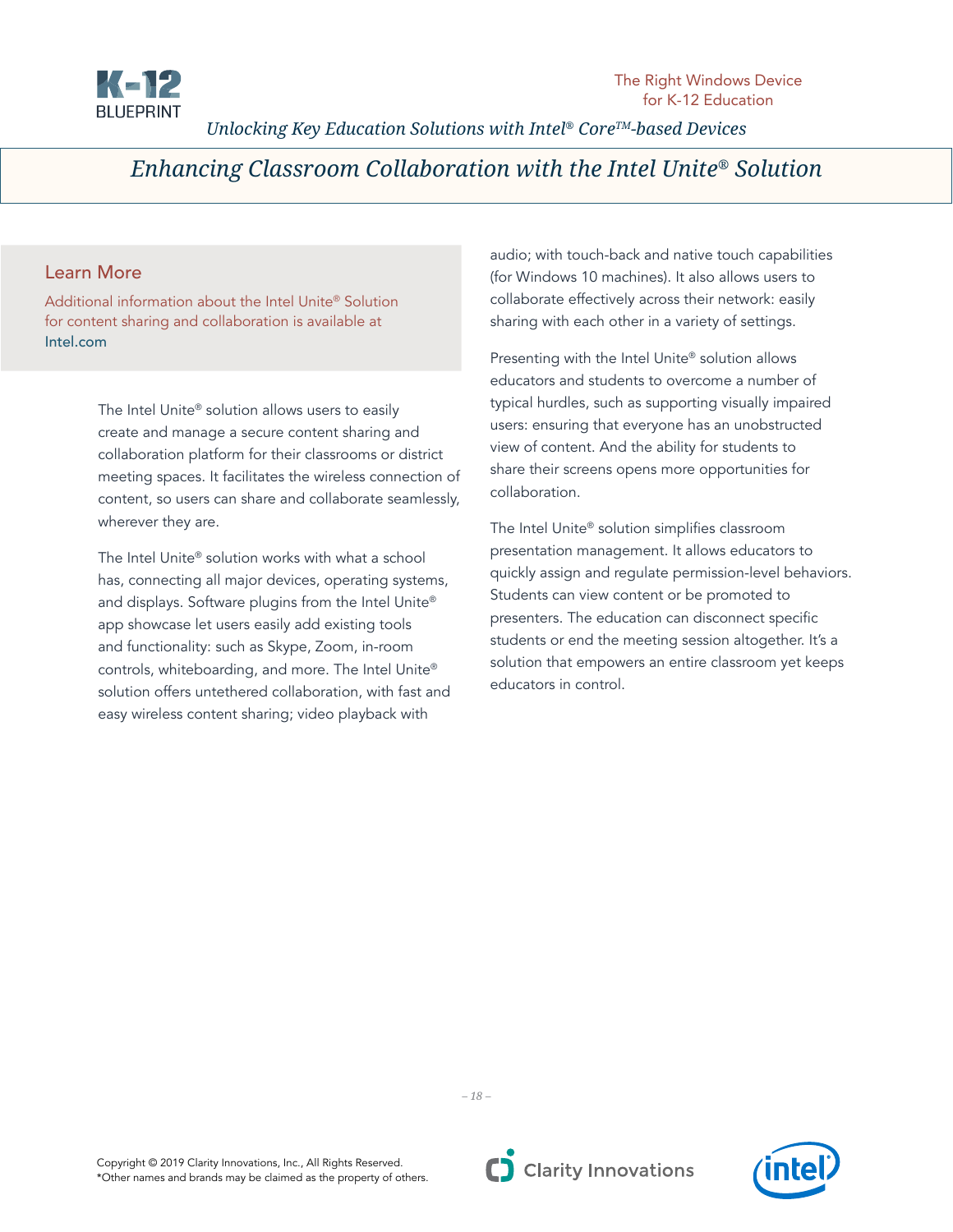

# *Unlocking Key Education Solutions with Intel® CoreTM-based Devices*

# Support your Education Device Investment with Intel<sup>®</sup> Optane<sup>™</sup> Technology

### System Requirements

Intel<sup>®</sup> Optane<sup>™</sup> technology requires the following:

- 7th or 8th generation Intel® Core™ processors
- Supported chipsets
- Supported BIOS

Additional information about Intel® Optane™ technology is available online at [Intel.com](http://Intel.com)

> Intel<sup>®</sup> Optane<sup>™</sup> technology is a new class of memory that creates a bridge between DRAM (e.g., a device's active memory) where active applications are running and the device storage (e.g., a hard-disk drive) to deliver a faster, more responsive computing experience. It is a smart and adaptable system accelerator that adjusts to individual computing tasks, making applications run faster and more smoothly. For example, 16 GB Intel® Optane™ memory can be combined with a device's hard-disk drive to launch applications more quickly and search for files faster.<sup>5</sup>



Intel® Optane™ memory and storage media offers properties of both memory and storage by using a revolutionary 3D structure that provides high density, low latency, and persistence.

For K-12 education, Intel® Optane™ technology provides an opportunity for IT Department manages to refresh Windows devices without having to replace them. By adding Intel® Optane™ technology, the responsiveness of existing desktop or laptop systems with SATA hard drives or SSDs can be improved and end-users (e.g., students and teachers) only see a single storage volume.

5 Source: [https://www.intel.com/content/www/us/en/architecture-and](https://www.intel.com/content/www/us/en/architecture-and-
technology/intel-optane-technology/reimagine-memory-storage-in-
the-data-center.html)  [technology/intel-optane-technology/reimagine-memory-storage-in](https://www.intel.com/content/www/us/en/architecture-and-
technology/intel-optane-technology/reimagine-memory-storage-in-
the-data-center.html)  [the-data-center.html](https://www.intel.com/content/www/us/en/architecture-and-
technology/intel-optane-technology/reimagine-memory-storage-in-
the-data-center.html)

*– 19 –*

Copyright © 2019 Clarity Innovations, Inc., All Rights Reserved. \*Other names and brands may be claimed as the property of others.



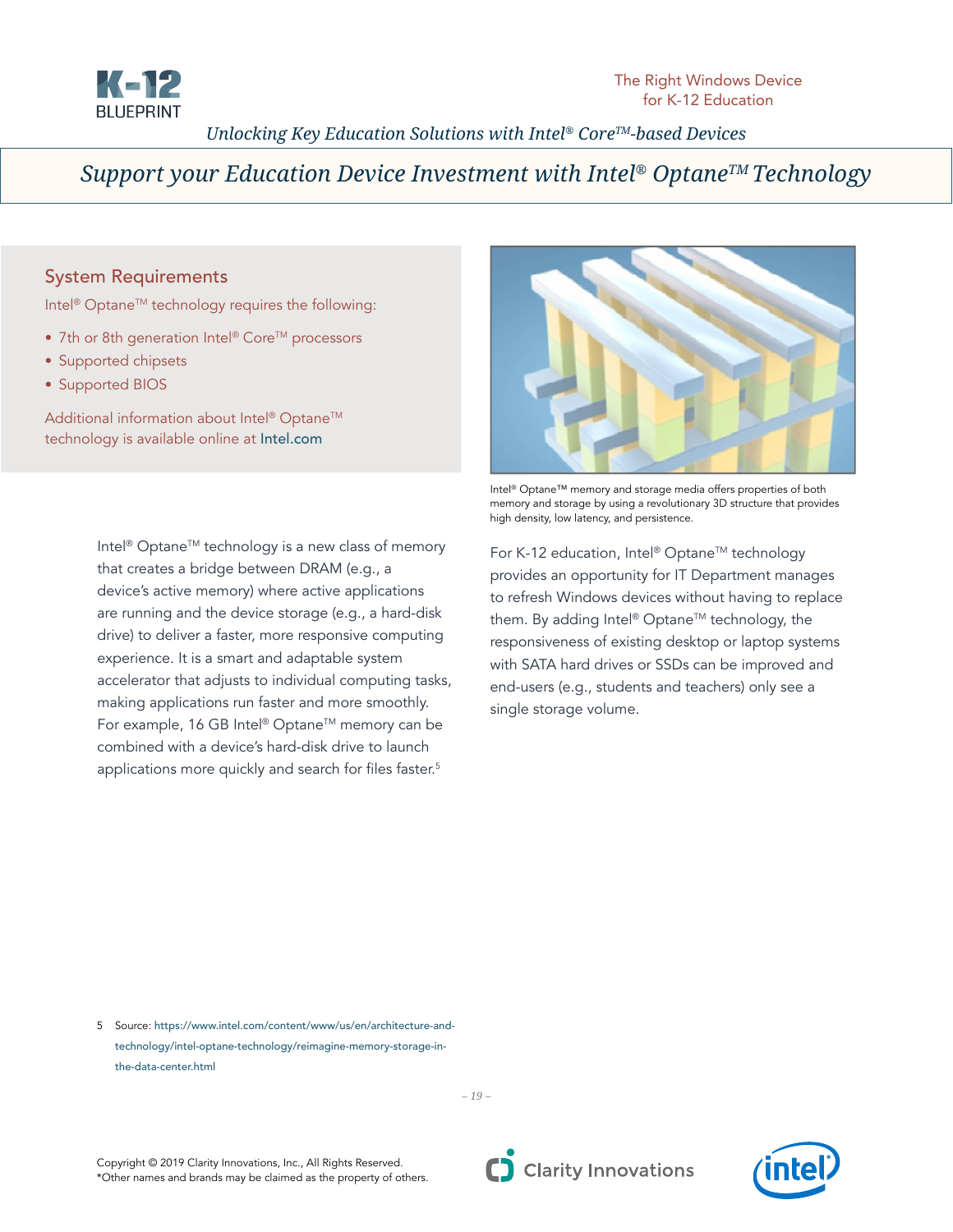

# *Appendix*

# A. Device Specifications

|                                  | <b>Student Basic</b><br>Lenovo* 100e                       | Alternate Student Basic<br>Dell* Latitude 3190 | <b>Student Advanced</b><br>HP* ProBook* 440 G5                   | <b>Educator Basic</b><br>Dell* Inspiron* 15                                  | <b>Educator Advanced</b><br>Dell* XPS* 13                        |
|----------------------------------|------------------------------------------------------------|------------------------------------------------|------------------------------------------------------------------|------------------------------------------------------------------------------|------------------------------------------------------------------|
| <b>Model</b>                     | 100e                                                       | Latitude3190                                   | hp-probook-440                                                   | 5000                                                                         | XPS9360-7180SLV-PUS                                              |
| <b>OS</b>                        | Windows* 10 Home                                           | Windows* 10 Pro                                | Windows* 10 Pro                                                  | Windows* 10 Home                                                             | Windows* 10 Home                                                 |
| <b>Processor</b>                 | Intel <sup>®</sup> Celeron <sup>®</sup> N3350<br>Processor | Intel® Celeron® N4100<br>Processor             | 8th Generation Intel <sup>®</sup><br>Core™ i5-8250u<br>Processor | 8th Generation Intel <sup>®</sup><br>Core <sup>™</sup> i3-8130u<br>Processor | 8th Generation Intel®<br>Core <sup>™</sup> i7-8550u<br>Processor |
| <b>Processor Frequency</b>       | $1.10$ GHz                                                 | $1.10$ GHz                                     | 1.6 GHz                                                          | 2.20 GHz                                                                     | $1.8$ GHz                                                        |
| <b>Storage</b>                   | 64 GB eMMC                                                 | 64 GB eMMC                                     | 256 GB SSD                                                       | 256 GB SSD                                                                   | 5122 GB SSD                                                      |
| <b>Memory</b>                    | 4 GB                                                       | 4 GB                                           | 8 GB                                                             | 8 GB                                                                         | 16 GB                                                            |
| <b>Battery Life</b>              | Up to 10 hrs                                               | Up to 14 hours                                 | Up to 10 hours                                                   | Up to 10 hours                                                               | Up to 12 hours                                                   |
| <b>Battery Capacity (Wh)</b>     | 42 Wh                                                      | 42 Wh                                          | 48 Wh                                                            | 48 Wh                                                                        | 52 Wh                                                            |
| <b>Display Size</b>              | 11.6 in                                                    | 11.6 in                                        | $14$ in                                                          | 15.6 in                                                                      | $13$ in                                                          |
| <b>Graphics</b>                  | Intel <sup>®</sup> HD Graphics 500                         | Intel <sup>®</sup> UHD Graphics 600            | Intel <sup>®</sup> UHD Graphics 620                              | Intel <sup>®</sup> UHD Graphics 620                                          | Intel <sup>®</sup> UHD Graphics 620                              |
| <b>Camera</b>                    | Rotatable 720p webcam                                      | 720p webcam                                    | 720p webcam                                                      | 720p webcam                                                                  | 720p webcam                                                      |
| <b>Audio</b>                     | Front-facing speakers                                      | Front-facing speakers                          | Front-facing speakers                                            | Front-facing speakers                                                        | Front-facing speakers                                            |
| <b>Networking</b>                | 802.11ac                                                   | 802.11ac                                       | 802.11ac                                                         | 802.11ac                                                                     | 802.11ac                                                         |
| <b>USB</b>                       | 2 USB 3.0-C<br>2 USB 3.0                                   | 2 USB 3.1                                      | 1 USB 3.1-C<br>2 USB 3.0                                         | 2 USB 3.1<br>1 USB 2.0                                                       | 1 USB 3.1-C<br>2 USB 3.0                                         |
| <b>Bluetooth</b>                 | Bluetooth <sup>®</sup> 4.1                                 | Bluetooth <sup>®</sup> 4.1                     | Bluetooth <sup>®</sup> 4.1                                       | Bluetooth <sup>®</sup> 4.2                                                   | Bluetooth <sup>®</sup> 4.1                                       |
| <b>Price at Time of Purchase</b> | \$189                                                      | \$479                                          | \$789                                                            | \$449                                                                        | \$1,249                                                          |
| Weight                           | 2.7 lbs (1.22 kg)                                          | 2.79lbs (1.27kg)                               | 3.42 lbs (1.55kg)                                                | 4.8 lbs (2.4kg)                                                              | 2.6 lbs (1.18kg)                                                 |

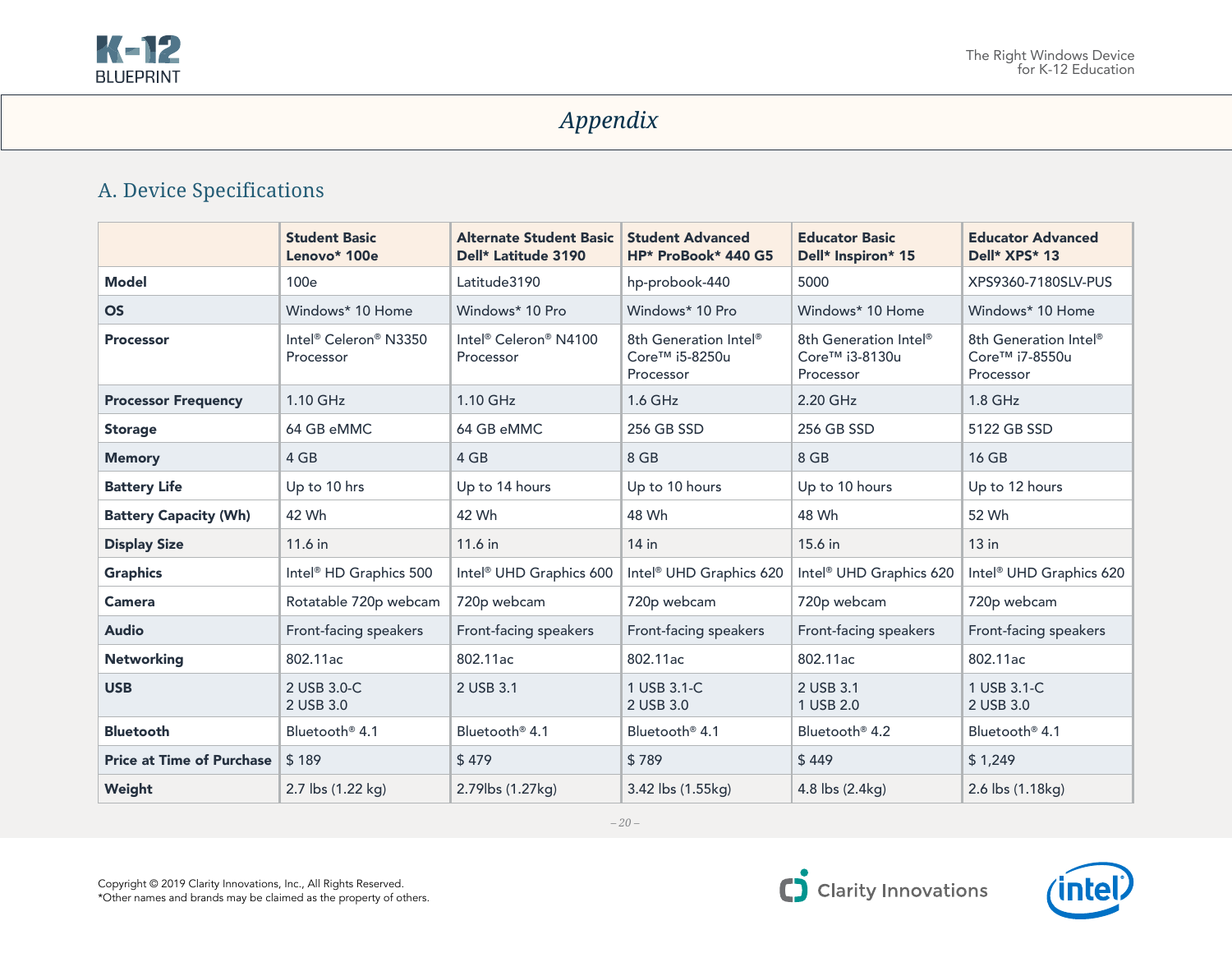

# B. Device Test Results

For each scenario, we ran each test three (3) times and averaged out the results of the testing. All results below are expressed in seconds. For each task, we recorded a video of each device completing the step and then reviewed the video to determine the amount of time each one took.

|                          | <b>Educator Basic</b><br>Intel <sup>®</sup> Core™ i3 |                |                |        | <b>Educator Advanced</b><br>Intel <sup>®</sup> Core™ i7 |                |                  |      |
|--------------------------|------------------------------------------------------|----------------|----------------|--------|---------------------------------------------------------|----------------|------------------|------|
| <b>Test Number</b>       | $\mathbf{1}$                                         | $\overline{2}$ | $\overline{3}$ | Avg    | $\mathbf{1}$                                            | $\overline{2}$ | 3                | Avg  |
| <b>Edge</b>              |                                                      |                |                |        |                                                         |                |                  |      |
| Load MOOC                | 6.3                                                  | 6.5            | 10.9           | 7.9    | 8.6                                                     | 10.8           | 7.1              | 8.8  |
| Download Image           | 1.8                                                  | 1.7            | 1.6            | 1.7    | 1.2                                                     | 1.2            | 1.1              | 1.2  |
| Download Video           | 2.1                                                  | 1.8            | 1.8            | 1.9    | 1.3                                                     | 1.3            | 1.4              | 1.3  |
| Total for all tasks      | 10.2                                                 | 10             | 14.3           | $11.5$ | 11.1                                                    | 13.3           | 9.6              | 11.3 |
| <b>Adobe Illustrator</b> |                                                      |                |                |        |                                                         |                |                  |      |
| Open Illustrator         | 22.8                                                 | 9.5            | 11             | 14.4   | 9.4                                                     | 7.2            | 8.3              | 8.3  |
| <b>Create Project</b>    | 3.2                                                  | 2.6            | 3.2            | 3.0    | 2.4                                                     | 1.9            | 1.9              | 2.1  |
| Total for all tasks      | 26                                                   | 12.1           | 14.2           | 17.4   | 11.8                                                    | 9.1            | 10.2             | 10.4 |
| <b>OneNote</b>           |                                                      |                |                |        |                                                         |                |                  |      |
| <b>Creating Notebook</b> | 4.3                                                  | 4.3            | 4              | 4.2    | 3.8                                                     | 3              | 3.3              | 3.4  |
| <b>Sharing Notebook</b>  | 2.3                                                  | 1.9            | 2.2            | 2.1    | 1.1                                                     | $\overline{2}$ | 1.6              | 1.6  |
| Total for all tasks      | 6.6                                                  | 6.2            | 6.2            | 6.3    | 4.9                                                     | 5              | 4.9              | 5.0  |
| <b>Adobe Premiere</b>    |                                                      |                |                |        |                                                         |                |                  |      |
| <b>Opening Premiere</b>  | 15                                                   | 15.2           | 14.7           | 15.0   | 13.6                                                    | 11.3           | 11.2             | 12.0 |
| <b>Creating Project</b>  | 2.3                                                  | 1.2            | 2.5            | 2.0    | 1.9                                                     | 1.5            | 1.6              | 1.7  |
| <b>Importing Assets</b>  | 1.8                                                  | 3.3            | 3.5            | 2.9    | 2.3                                                     | $\overline{2}$ | 1.9 <sup>°</sup> | 2.1  |
| <b>Exporting Project</b> | 147.8                                                | 176            | 177.6          | 167.1  | 25.7                                                    | 35.9           | 36.7             | 32.8 |
| Total for all tasks      | 166.9                                                | 195.7          | 198.3          | 187.0  | 43.5                                                    | 50.7           | 51.4             | 48.5 |
| <b>Skype</b>             |                                                      |                |                |        |                                                         |                |                  |      |
| Opening Program          | 3.8                                                  | 3.1            | 2.8            | 3.2    | 2.2                                                     | 2.2            | 2.8              | 2.4  |
| Total for all tasks      | 3.8                                                  | 3.1            | 2.8            | 3.2    | 2.2                                                     | 2.2            | 2.8              | 2.4  |
| <b>Scenario Total</b>    |                                                      |                |                | 225.5  |                                                         |                |                  | 77.6 |



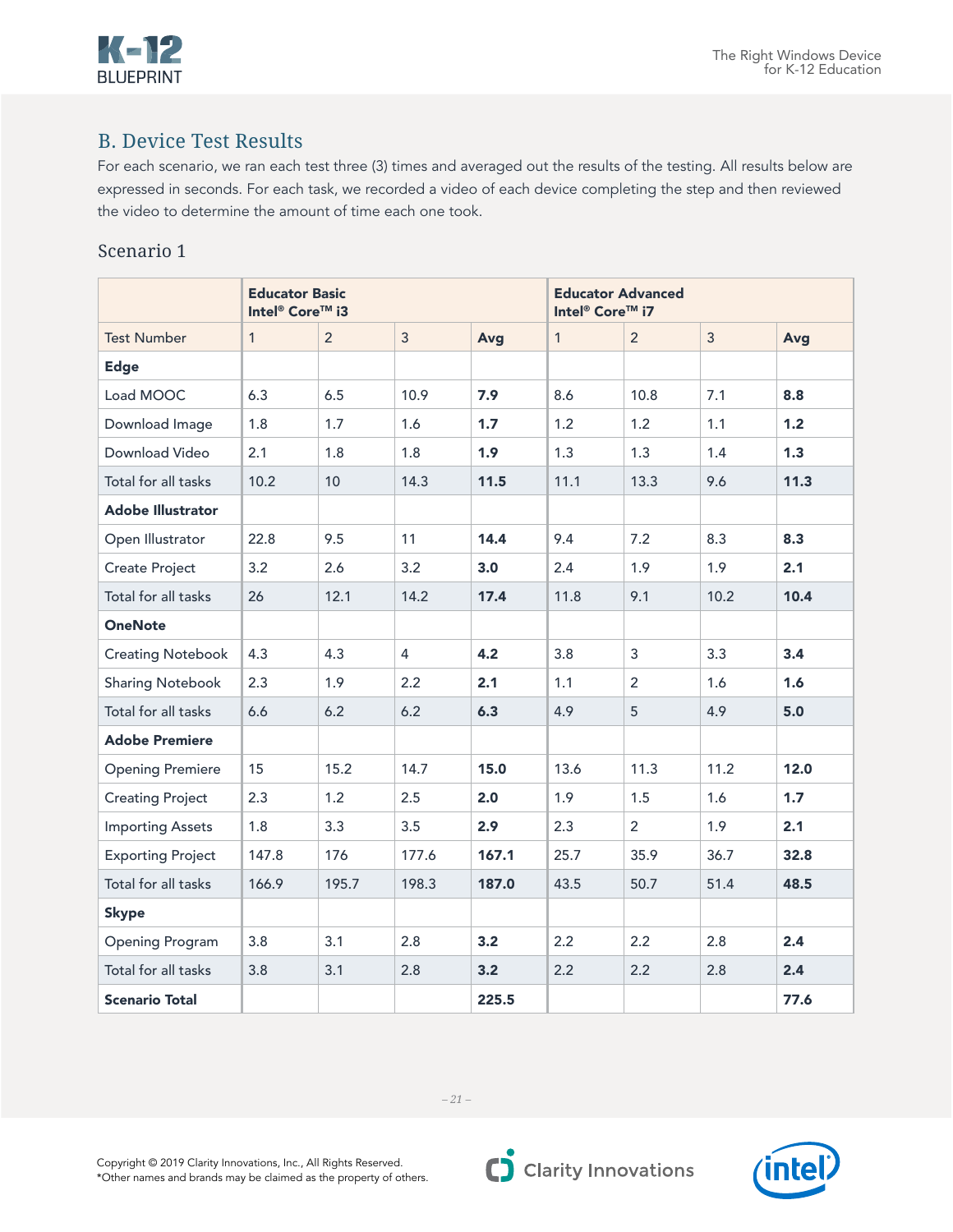

|                                        | <b>Student Basic</b><br>Intel <sup>®</sup> Celeron <sup>®</sup> N3350 |                |      |       | <b>Alternate Student Basic</b><br>Intel <sup>®</sup> Celeron® N4100 |                |      |      | <b>Student Advanced</b><br>Intel Core™ i5 |                |                |      |
|----------------------------------------|-----------------------------------------------------------------------|----------------|------|-------|---------------------------------------------------------------------|----------------|------|------|-------------------------------------------|----------------|----------------|------|
| <b>Test Number</b>                     | $\mathbf{1}$                                                          | $\overline{2}$ | 3    | Avg   | $\mathbf{1}$                                                        | $\overline{2}$ | 3    | Avg  | $\mathbf{1}$                              | 2              | $\overline{3}$ | Avg  |
| <b>Minecraft EE</b>                    |                                                                       |                |      |       |                                                                     |                |      |      |                                           |                |                |      |
| Launch<br>Program                      | 25.3                                                                  | 39.6           | 19.5 | 28.1  | 18.9                                                                | 13.9           | 15   | 15.9 | 15.6                                      | 18.2           | 16.1           | 16.6 |
| Generate<br>World                      | 44.8                                                                  | 44.8           | 44.3 | 44.6  | 23.6                                                                | 24.8           | 25.5 | 24.6 | 16.9                                      | 17.4           | 15.6           | 16.6 |
| Saving World                           | 23.3                                                                  | 24.3           | 23.2 | 23.6  | 12.6                                                                | 13.9           | 12.5 | 13.0 | 13.6                                      | 15.1           | 14.5           | 14.4 |
| Total for all<br>tasks                 | 93.4                                                                  | 108.7          | 87   | 96.4  | 55.1                                                                | 52.6           | 53   | 53.6 | 46.1                                      | 50.7           | 46.2           | 47.7 |
| <b>CodeBuilder:</b><br><b>MakeCode</b> |                                                                       |                |      |       |                                                                     |                |      |      |                                           |                |                |      |
| Launch<br><b>MakeCode</b>              | 6.4                                                                   | 5.3            | 5.8  | 5.8   | 6                                                                   | 6.4            | 4.8  | 5.7  | 3.9                                       | 2.2            | $\mathbf{1}$   | 2.4  |
| Compass<br>Tutorial                    | 13.8                                                                  | 15.3           | 14.3 | 14.5  | 10                                                                  | 7.7            | 7.5  | 8.4  | 2.9                                       | 3.2            | 2.6            | 2.9  |
| Video Tutorial                         | 17.2                                                                  | 23.9           | 14.5 | 18.5  | 12.9                                                                | 10.9           | 12.5 | 12.1 | 3.4                                       | $\overline{4}$ | 3.5            | 3.6  |
| Total for all<br>tasks                 | 37.4                                                                  | 44.5           | 34.6 | 38.8  | 28.9                                                                | 25             | 24.8 | 26.2 | 10.2                                      | 9.4            | 7.1            | 8.9  |
| CodeBuilder:<br><b>Tynker</b>          |                                                                       |                |      |       |                                                                     |                |      |      |                                           |                |                |      |
| Cityscape<br>Tutorial                  | $\overline{7}$                                                        | 8.3            | 7.4  | 7.6   | 7.6                                                                 | 6.5            | 5.3  | 6.5  | 3.8                                       | 3.5            | 3              | 3.4  |
| Total for all<br>tasks                 | $\overline{7}$                                                        | 8.3            | 7.4  | 7.6   | 7.6                                                                 | 6.5            | 5.3  | 6.5  | 3.8                                       | 3.5            | 3              | 3.4  |
| <b>Scenario Total</b>                  |                                                                       |                |      | 142.8 |                                                                     |                |      | 86.3 |                                           |                |                | 60.0 |



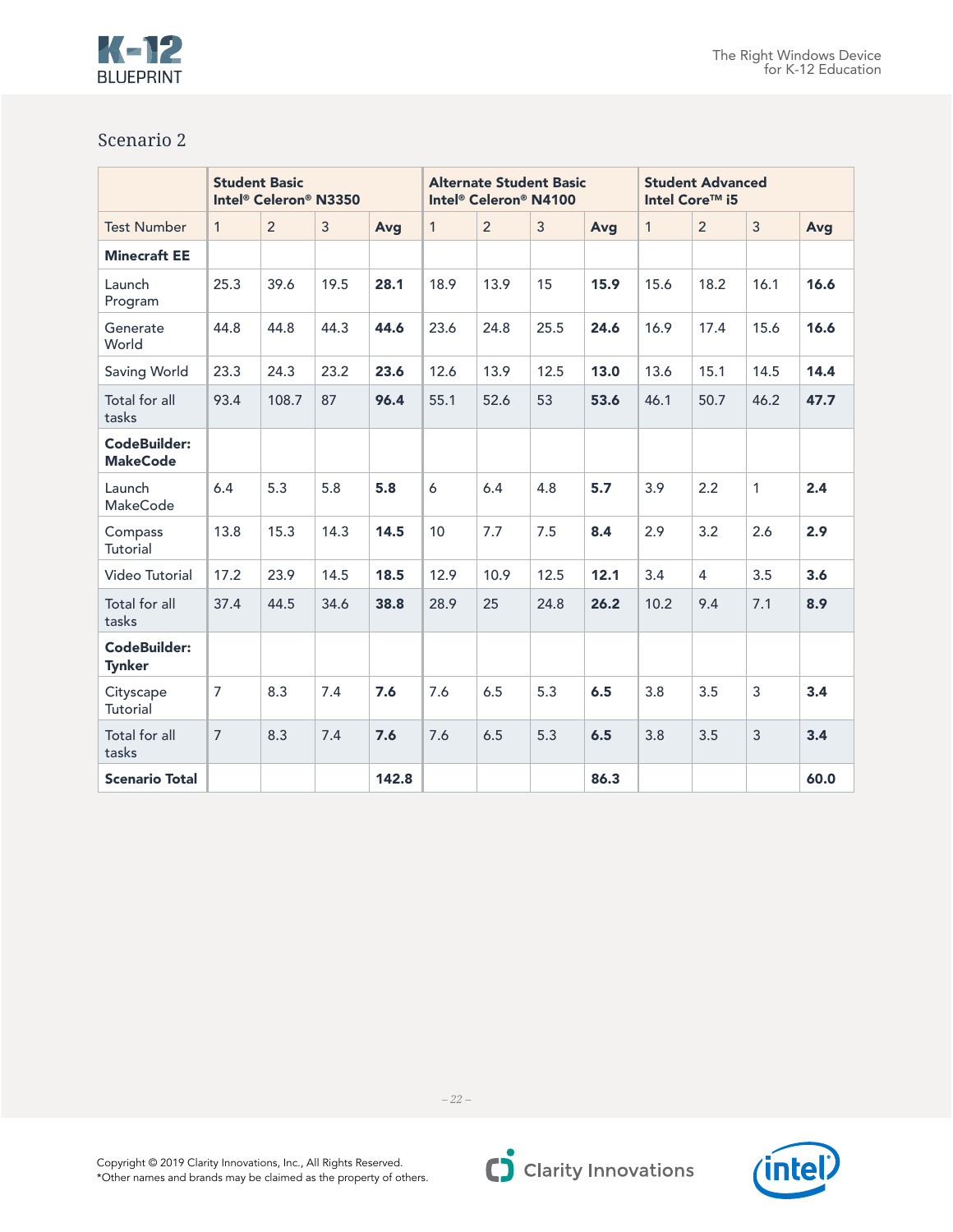

|                                    | <b>Student Basic</b><br>Intel <sup>®</sup> Celeron <sup>®</sup> N3350 |                |                |       | <b>Alternate Student Basic</b><br>Intel <sup>®</sup> Celeron® N4100 |                |                |       | <b>Student Advanced</b><br>Intel Core™ i5 |                |                |      |
|------------------------------------|-----------------------------------------------------------------------|----------------|----------------|-------|---------------------------------------------------------------------|----------------|----------------|-------|-------------------------------------------|----------------|----------------|------|
| <b>Test Number</b>                 | $\mathbf{1}$                                                          | $\overline{2}$ | $\overline{3}$ | Avg   | $\mathbf{1}$                                                        | $\overline{2}$ | $\overline{3}$ | Avg   | $\mathbf{1}$                              | $\overline{2}$ | $\overline{3}$ | Avg  |
| <b>Edge</b>                        |                                                                       |                |                |       |                                                                     |                |                |       |                                           |                |                |      |
| Load Research<br>Tabs              | 38.1                                                                  | 34             | 28.5           | 33.5  | 14.2                                                                | 16.1           | 16.1           | 15.5  | 3.6                                       | 4              | 3.5            | 3.7  |
| Total for all<br>tasks             | 38.1                                                                  | 34             | 28.5           | 33.5  | 14.2                                                                | 16.1           | 16.1           | 15.5  | 3.6                                       | $\overline{4}$ | 3.5            | 3.7  |
| Zoom                               |                                                                       |                |                |       |                                                                     |                |                |       |                                           |                |                |      |
| Create Video<br>File               | 30.2                                                                  | 33.6           | 28             | 30.6  | 34.6                                                                | 34.1           | 28.9           | 32.5  | 12.1                                      | 13.4           | 12.3           | 12.6 |
| Total for all<br>tasks             | 30.2                                                                  | 33.6           | 28             | 30.6  | 34.6                                                                | 34.1           | 28.9           | 32.5  | 12.1                                      | 13.4           | 12.3           | 12.6 |
| Storyboarder                       |                                                                       |                |                |       |                                                                     |                |                |       |                                           |                |                |      |
| Launch<br>Program                  | 20.7                                                                  | 23.3           | 20             | 21.3  | 8.9                                                                 | 10             | 10             | 9.6   | $\mathbf{3}$                              | 3.5            | 3.1            | 3.2  |
| <b>Create Project</b>              | 24.7                                                                  | 28.1           | 30.2           | 27.7  | 10.9                                                                | 11.2           | 10.8           | 11.0  | 3.8                                       | 3.6            | 3.5            | 3.6  |
| Clean Project                      | 24.4                                                                  | 26.6           | 25.8           | 25.6  | 10.8                                                                | 11.4           | 10.7           | 11.0  | 3.8                                       | 3.6            | 3.5            | 3.6  |
| <b>Export Project</b>              | 12.1                                                                  | 15.2           | 18.4           | 15.2  | 7.7                                                                 | 7.3            | 6.4            | 7.1   | 2.6                                       | 3              | 3              | 2.9  |
| Total for all<br>tasks             | 81.9                                                                  | 93.2           | 94.4           | 89.8  | 38.3                                                                | 39.9           | 37.9           | 38.7  | 13.2                                      | 13.7           | 13.1           | 13.3 |
| <b>RPG Game</b><br><b>Maker MV</b> |                                                                       |                |                |       |                                                                     |                |                |       |                                           |                |                |      |
| Launch<br>Program                  | 14.8                                                                  | 13.2           | 15.6           | 14.5  | 9                                                                   | 6.9            | 9.6            | 8.5   | 3.2                                       | 3.3            | 2.9            | 3.1  |
| <b>Create New</b><br>Project       | 41.2                                                                  | 43.5           | 44.6           | 43.1  | 32.8                                                                | 30.6           | 30.4           | 31.3  | 5.9                                       | 5              | 5.2            | 5.4  |
| Playtest                           | 22.1                                                                  | 25.8           | 27.4           | 25.1  | 9.8                                                                 | 8.9            | 10.4           | 9.7   | 3.8                                       | 2.4            | 3              | 3.1  |
| Deploy Game                        | 36.7                                                                  | 37.7           | 38.5           | 37.6  | 29.4                                                                | 27.8           | 29.4           | 28.9  | 7.1                                       | 6.8            | $\overline{7}$ | 7.0  |
| Total for all<br>tasks             | 114.8                                                                 | 120.2          | 126.1          | 120.4 | 81                                                                  | 74.2           | 79.8           | 78.3  | 20                                        | 17.5           | 18.1           | 18.5 |
| <b>Scenario Total</b>              |                                                                       |                |                | 274.3 |                                                                     |                |                | 165.0 |                                           |                |                | 48.2 |

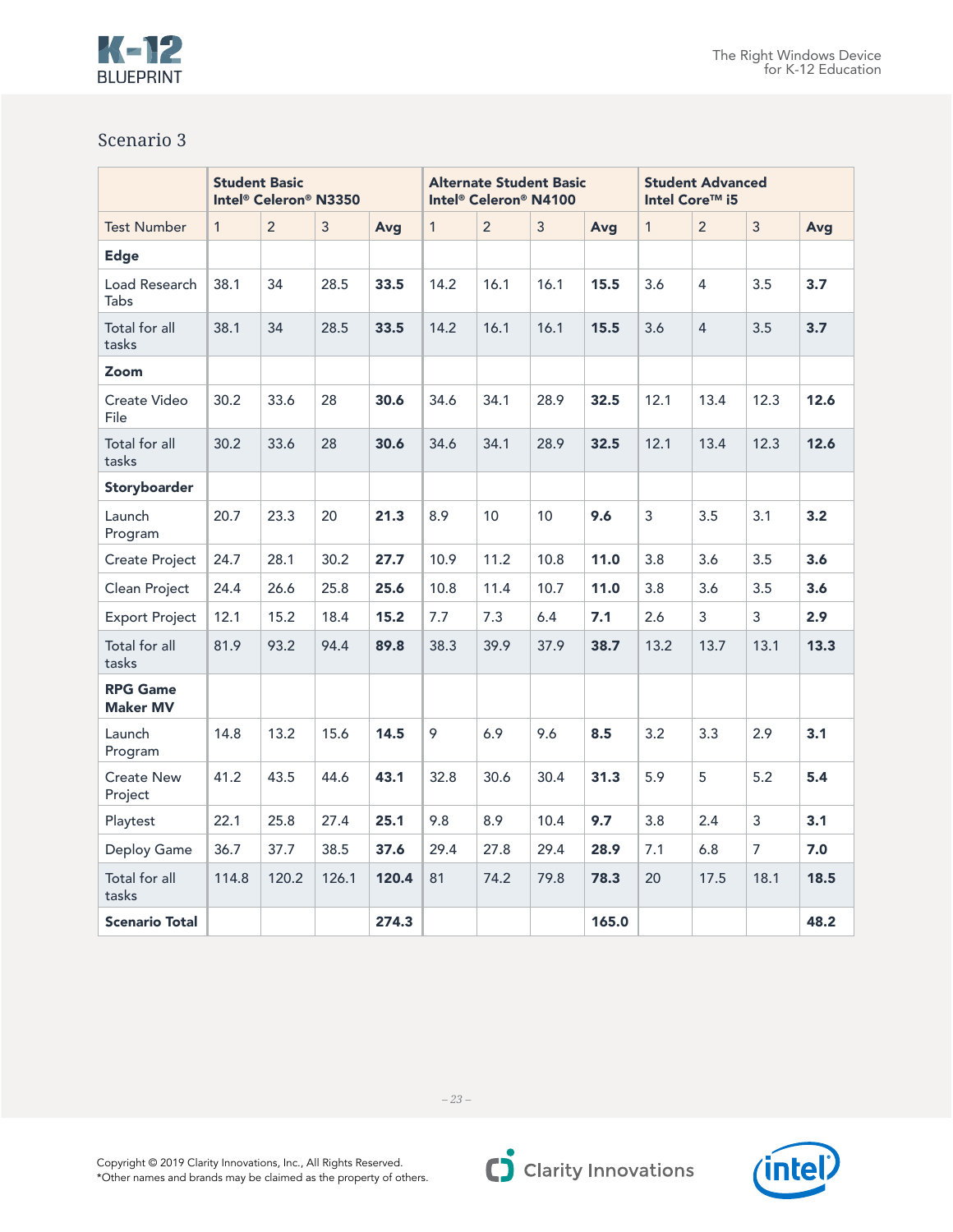

|                                  | <b>Student Basic</b><br>Intel <sup>®</sup> Celeron® N3350 |                |       |       | <b>Alternate Student Basic</b><br>Intel <sup>®</sup> Celeron® N4100 |                |       |       | <b>Student Advanced</b><br>Intel Core™ i5 |                |                |       |
|----------------------------------|-----------------------------------------------------------|----------------|-------|-------|---------------------------------------------------------------------|----------------|-------|-------|-------------------------------------------|----------------|----------------|-------|
| <b>Test Number</b>               | $\mathbf{1}$                                              | $\overline{2}$ | 3     | Avg   | $\mathbf{1}$                                                        | $\overline{2}$ | 3     | Avg   | $\mathbf{1}$                              | $\overline{2}$ | $\overline{3}$ | Avg   |
| <b>Edge</b>                      |                                                           |                |       |       |                                                                     |                |       |       |                                           |                |                |       |
| Load Research<br><b>Tabs</b>     | 96.1                                                      | 108.4          | 99.7  | 101.4 | 22                                                                  | 31.4           | 28.6  | 27.3  | 8.8                                       | 8.1            | 7.9            | 8.3   |
| DataViz:<br><b>Bubbles</b>       | 16.3                                                      | 16.4           | 18.3  | 17.0  | 15.3                                                                | 14.5           | 13.9  | 14.6  | 6.1                                       | 6.2            | 6              | 6.1   |
| DataViz: World<br>Map            | 14.2                                                      | 12             | 12.3  | 12.8  | 10.9                                                                | 9.1            | 8.8   | 9.6   | 7.1                                       | 6.4            | 6.1            | 6.5   |
| DataViz: USA                     | 97.8                                                      | 88.3           | 116.1 | 100.7 | 71.7                                                                | 70.3           | 69.6  | 70.5  | 34.5                                      | 34.1           | 34.5           | 34.4  |
| Total for<br>all tasks           | 224.4                                                     | 225.1          | 246.4 | 232.0 | 119.9                                                               | 125.3          | 120.9 | 122.0 | 56.5                                      | 54.8           | 54.5           | 55.3  |
| Photoshop                        |                                                           |                |       |       |                                                                     |                |       |       |                                           |                |                |       |
| Opening<br>program               | 54.8                                                      | 53.7           | 61.4  | 56.6  | 30.6                                                                | 29.8           | 33.2  | 31.2  | 8.5                                       | 6.9            | $\overline{7}$ | 7.5   |
| Creating a<br>project            | 12.4                                                      | 12.2           | 16.6  | 13.7  | 13                                                                  | 9.6            | 9.4   | 10.7  | 2.5                                       | 1.4            | 1.9            | 1.9   |
| Adding a filter                  | 223                                                       | 230.2          | 225.8 | 226.3 | 153.6                                                               | 152.3          | 154.5 | 153.5 | 76.6                                      | 75.5           | 76             | 76.0  |
| Total for<br>all tasks           | 290.2                                                     | 296.1          | 303.8 | 296.7 | 197.2                                                               | 191.7          | 197.1 | 195.3 | 87.6                                      | 83.8           | 84.9           | 85.4  |
| <b>Spark</b>                     |                                                           |                |       |       |                                                                     |                |       |       |                                           |                |                |       |
| Launch<br>program                | 20.8                                                      | 19.4           | 18.5  | 19.6  | 11.6                                                                | 13.6           | 12.1  | 12.4  | 6.3                                       | 6.7            | 5.4            | 6.1   |
| Importing<br>Assets<br>(29.3MB)  | 71.1                                                      | 66             | 122.2 | 86.4  | 70.4                                                                | 68.1           | 81.8  | 73.4  | 79.5                                      | 68.4           | 81.9           | 76.6  |
| Downloading<br>Video<br>(45.5MB) | 35                                                        | 34.1           | 40.2  | 36.4  | 29.1                                                                | 39.7           | 44.7  | 37.8  | 49.5                                      | 34.2           | 33.3           | 39.0  |
| Playing Video                    | 9.1                                                       | 17.8           | 13.6  | 13.5  | 11                                                                  | 10.9           | 14.2  | 12.0  | 4.5                                       | 4              | 1.7            | 3.4   |
| Total for<br>all tasks           | 136                                                       | 137.3          | 194.5 | 155.9 | 122.1                                                               | 132.3          | 152.8 | 135.7 | 139.8                                     | 113.3          | 122.3          | 125.1 |
| <b>Scenario Total</b>            |                                                           |                |       | 684.6 |                                                                     |                |       | 453.1 |                                           |                |                | 265.8 |

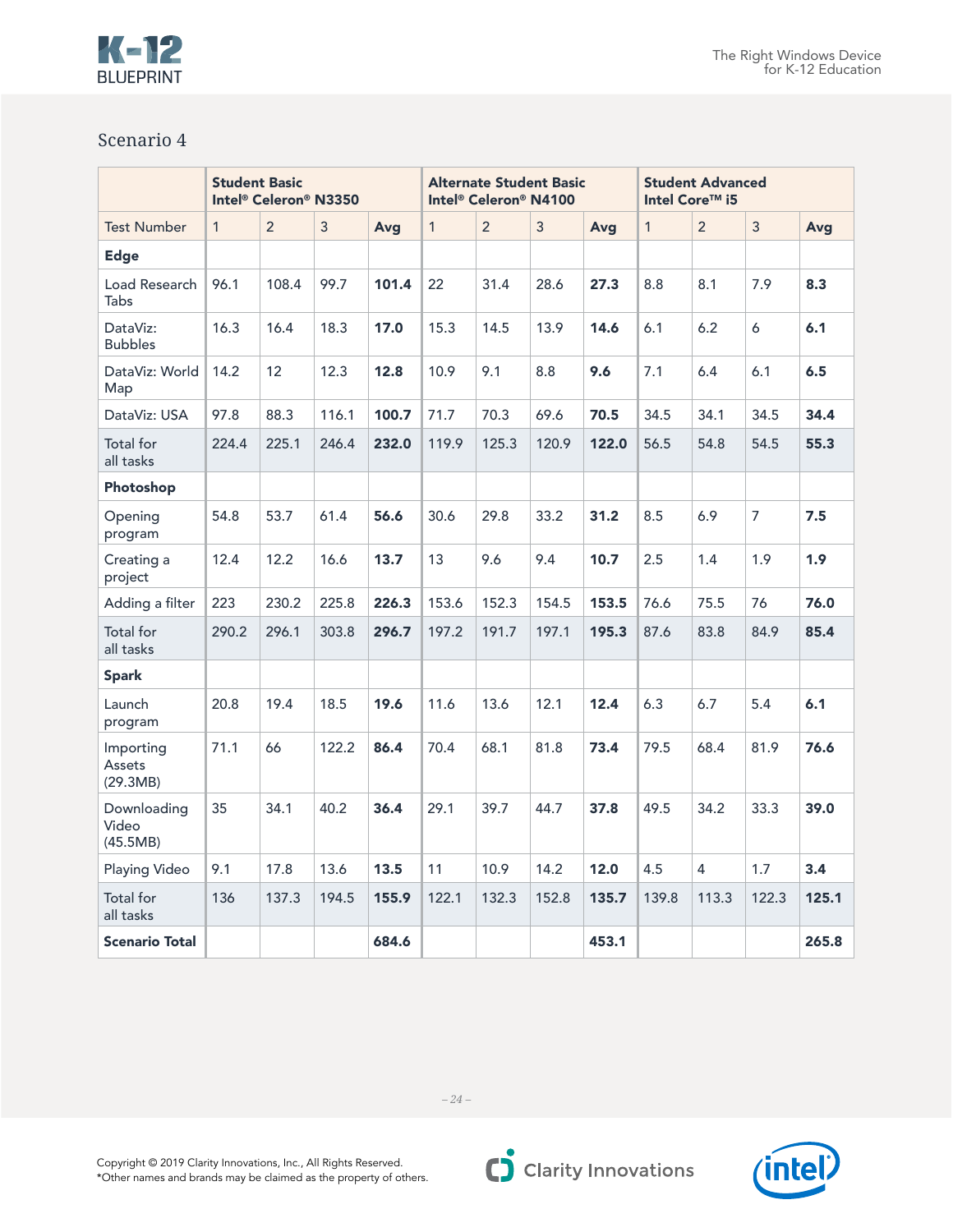#### The Right Windows Device for K-12 Education



|                               | <b>Student Basic</b><br>Intel <sup>®</sup> Celeron® N3350 |                |       |       | <b>Alternate Student Basic</b><br>Intel <sup>®</sup> Celeron® N4100 |                |       |       | <b>Student Advanced</b><br>Intel Core™ i5 |                |                |       |
|-------------------------------|-----------------------------------------------------------|----------------|-------|-------|---------------------------------------------------------------------|----------------|-------|-------|-------------------------------------------|----------------|----------------|-------|
| <b>Test Number</b>            | $\mathbf{1}$                                              | $\overline{2}$ | 3     | Avg   | $\mathbf{1}$                                                        | $\overline{2}$ | 3     | Avg   | $\mathbf{1}$                              | $\overline{2}$ | $\overline{3}$ | Avg   |
| <b>Bootup</b>                 |                                                           |                |       |       |                                                                     |                |       |       |                                           |                |                |       |
| <b>Bootup Time</b>            | 17.5                                                      | 18.1           | 19.8  | 18.5  | 17.8                                                                | 16.1           | 16.7  | 16.9  | 10.1                                      | 11.4           | 12.1           | 11.2  |
| User Log in                   | 15.1                                                      | 14.5           | 15.3  | 15.0  | 9.1                                                                 | 8.7            | 8.8   | 8.9   | 2.8                                       | 2.2            | 2.7            | 2.6   |
| Total for<br>all tasks        | 32.6                                                      | 32.6           | 35.1  | 33.4  | 26.9                                                                | 24.8           | 25.5  | 25.7  | 12.9                                      | 13.6           | 14.8           | 13.8  |
| <b>Edge</b>                   |                                                           |                |       |       |                                                                     |                |       |       |                                           |                |                |       |
| Load browser<br>tabs          | 80.5                                                      | 14             | 50.1  | 48.2  | 24.4                                                                | 23.8           | 26.7  | 25.0  | 5.6                                       | 4.5            | 4.7            | 4.9   |
| Total for<br>all tasks        | 80.5                                                      | 14             | 50.1  | 48.2  | 24.4                                                                | 23.8           | 26.7  | 25.0  | 5.6                                       | 4.5            | 4.7            | 4.9   |
| <b>TinkerCAD</b>              |                                                           |                |       |       |                                                                     |                |       |       |                                           |                |                |       |
| View in 3D                    | 37.3                                                      | 30.6           | 34    | 34.0  | 36.8                                                                | 31.9           | 29.4  | 32.7  | 28.6                                      | 30.5           | 29.5           | 29.5  |
| Copy and<br>Tinker            | 34.9                                                      | 32             | 36.6  | 34.5  | 19                                                                  | 20.5           | 23    | 20.8  | 14                                        | 16.8           | 23.4           | 18.1  |
| Convert 8x                    | 250.7                                                     | 284.3          | 311.9 | 282.3 | 206.9                                                               | 190.4          | 190.1 | 195.8 | 89.5                                      | 89.3           | 89.6           | 89.5  |
| Total for<br>all tasks        | 322.9                                                     | 346.9          | 382.5 | 350.8 | 262.7                                                               | 242.8          | 242.5 | 249.3 | 132.1                                     | 136.6          | 142.5          | 137.1 |
| <b>3D Paint</b>               |                                                           |                |       |       |                                                                     |                |       |       |                                           |                |                |       |
| Opening<br>STL file           | 24.9                                                      | 24.8           | 25    | 24.9  | 18.2                                                                | 18.2           | 18    | 18.1  | 6.5                                       | 6.7            | 6.6            | 6.6   |
| Save as video                 | 159.7                                                     | 162            | 153.7 | 158.5 | 163.8                                                               | 163.4          | 163   | 163.4 | 80.4                                      | 79.4           | 80.7           | 80.2  |
| <b>Total</b> for<br>all tasks | 184.6                                                     | 186.8          | 178.7 | 183.4 | 182                                                                 | 181.6          | 181   | 181.5 | 86.9                                      | 86.1           | 87.3           | 86.8  |
| <b>Padlet</b>                 |                                                           |                |       |       |                                                                     |                |       |       |                                           |                |                |       |
| <b>Upload Video</b>           | 17.3                                                      | 15.5           | 14.1  | 15.6  | 14.1                                                                | 12.8           | 12.8  | 13.2  | 12.8                                      | 12.7           | 13.4           | 13.0  |
| Total for<br>all tasks        | 17.3                                                      | 15.5           | 14.1  | 15.6  | 14.1                                                                | 12.8           | 12.8  | 13.2  | 12.8                                      | 12.7           | 13.4           | 13.0  |
| <b>Scenario Total</b>         |                                                           |                |       | 631.4 |                                                                     |                |       | 494.8 |                                           |                |                | 255.5 |

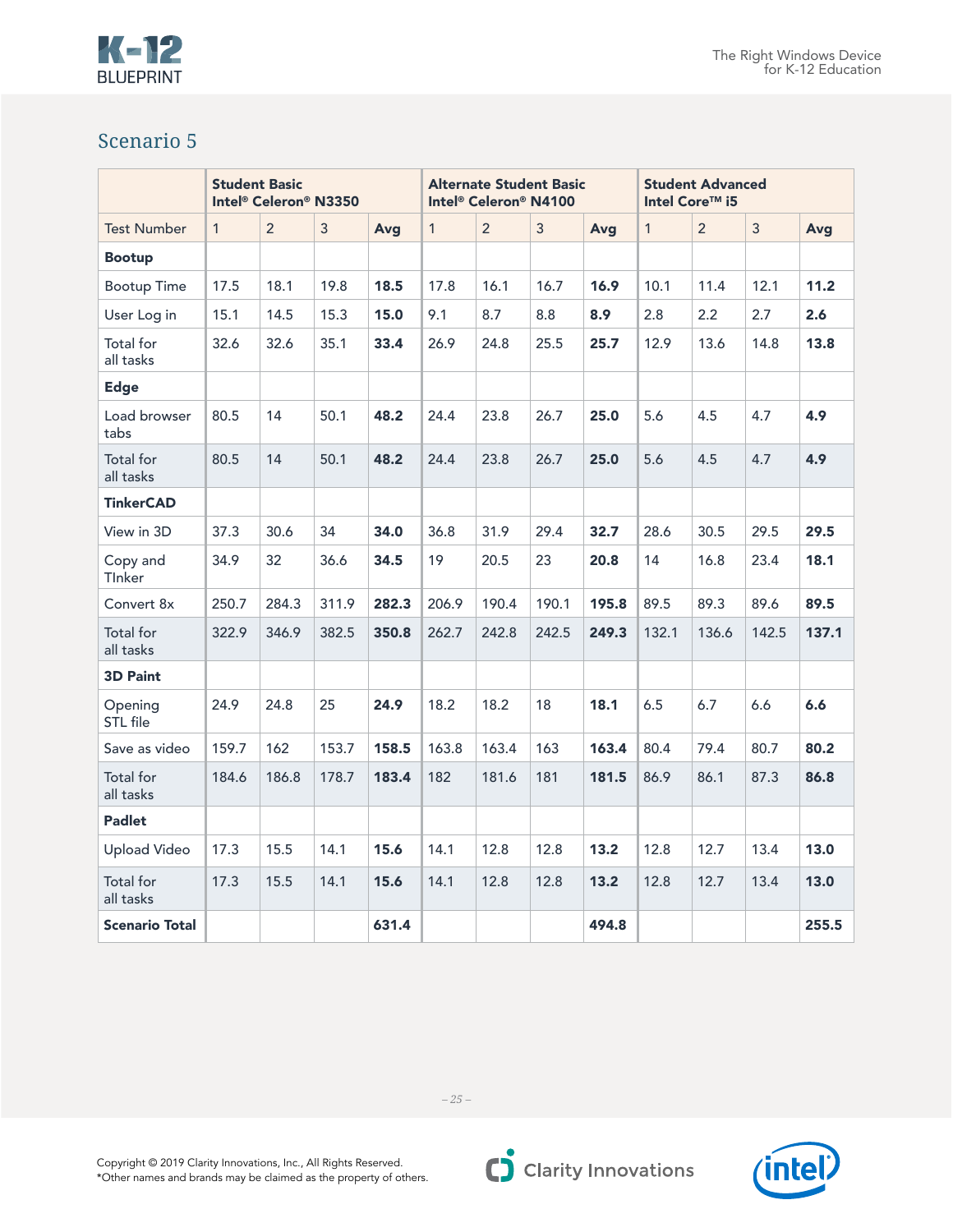

# C. Scenario Testing Details

# Lesson Scenario 1

# *Simulating the MOOC Workload*

To simulate participating in a MOOC, we loaded a few browser tabs containing links to various portions of an actual MOOC on [Coursera](http://Coursera.org). We created test profiles and logged in users on each device.

- 1. From the desktop, open Edge.
- 2. Navigate to the Open Microsoft Edge With section of the settings, and select A Specific Page Or Pages.
- 3. Insert the following URLs:

# [www.coursera.org/learn/digital-storytelling/home/](http://www.coursera.org/learn/digital-storytelling/home/welcome) [welcome](http://www.coursera.org/learn/digital-storytelling/home/welcome)

[digitalstorytellingclass.pbworks.com/f/](http://digitalstorytellingclass.pbworks.com/f/Digital+Storytelling+A+Powerful.pdf) [Digital+Storytelling+A+Powerful.pdf](http://digitalstorytellingclass.pbworks.com/f/Digital+Storytelling+A+Powerful.pdf)

[www.coursera.org/learn/digital-storytelling/lecture/](https://www.coursera.org/learn/digital-storytelling/lecture/jAdx8/week-1-overview) [jAdx8/week-1-overview](https://www.coursera.org/learn/digital-storytelling/lecture/jAdx8/week-1-overview)

[www.coursera.org/learn/digital-storytelling/](https://www.coursera.org/learn/digital-storytelling/discussionPrompt/0T6cP/week-1-discussion) [discussionPrompt/0T6cP/week-1-discussion](https://www.coursera.org/learn/digital-storytelling/discussionPrompt/0T6cP/week-1-discussion)

[www.coursera.org/learn/digital-storytelling/exam/](http://www.coursera.org/learn/digital-storytelling/exam/gHLtv/assignment-1-select-your-topic-and-de) [gHLtv/assignment-1-select-your-topic-and-define-the](http://www.coursera.org/learn/digital-storytelling/exam/gHLtv/assignment-1-select-your-topic-and-de)[purpose-of-the-digital-story](http://www.coursera.org/learn/digital-storytelling/exam/gHLtv/assignment-1-select-your-topic-and-de)

4. Restart Microsoft Edge and ensure the pages load as expected.

#### *Gathering Media Assets from Pixabay*

### Downloading an Image

- 1. From Microsoft Edge browser, create a new tab and navigate to Pixabay.com.
- 2. Sign in with your Google account.
- 3. Navigate to the image at [pixabay.com/photos/](https://pixabay.com/photos/mountains-bergsee-lake-1645078/) [mountains-bergsee-lake-1645078/](https://pixabay.com/photos/mountains-bergsee-lake-1645078/) (5472 × 3147, JPG, 6.1MB)
- 4. Click Free Download, select the 5472 x 3147 option, and click Download.
- 5. Choose Save As
- 1. Select Desktop as location.
- 2. Set filename to "switzerland image".
- 3. Click Save.
- 4. Simultaneously start the time and choose Open.
- 5. When the image fully loads, stop the timer.

#### Downloading a Video

- 1. From Microsoft Edge browser, create a new tab and navigate to [Pixabay.com](http://Pixabay.com).
- 2. Sign in with your Google account.
- 3. Navigate to the video at [pixabay.com/videos/](https://pixabay.com/videos/from-the-air-from-above-9798/) [from-the-air-from-above-9798/](https://pixabay.com/videos/from-the-air-from-above-9798/)
- 4. Click Free Download, select the 4096 x 2160 option, and click Download.
- 5. Choose Save As and choose the Desktop as the location.
- 6. Set filename to "switzerland\_video"
- 7. Click Save.
- 8. Simultaneously start the time and choose Open.
- 9. When the video starts playing, stop the timer.

#### *Adobe Illustrator*

#### Opening the Program

- 1. Simultaneously start the timer and open Adobe Illustrator.
- 2. When the program fully loads, stop the timer.

#### Creating a Project

- 1. Click Open
- 2. From the file finder, locate the file switzerland\_ image.
- 3. Simultaneously start the timer and choose Open.
- 4. When the project fully loads, stop the timer.
- 5. Add text to the project

#### Exporting the Project

- 1. Choose File > Export > Export As
- 2. Set Save As Type to PNG
- 3. Set filename to "switzerland titlecard"
- 4. Set the location to the Desktop

Copyright © 2019 Clarity Innovations, Inc., All Rights Reserved. \*Other names and brands may be claimed as the property of others.

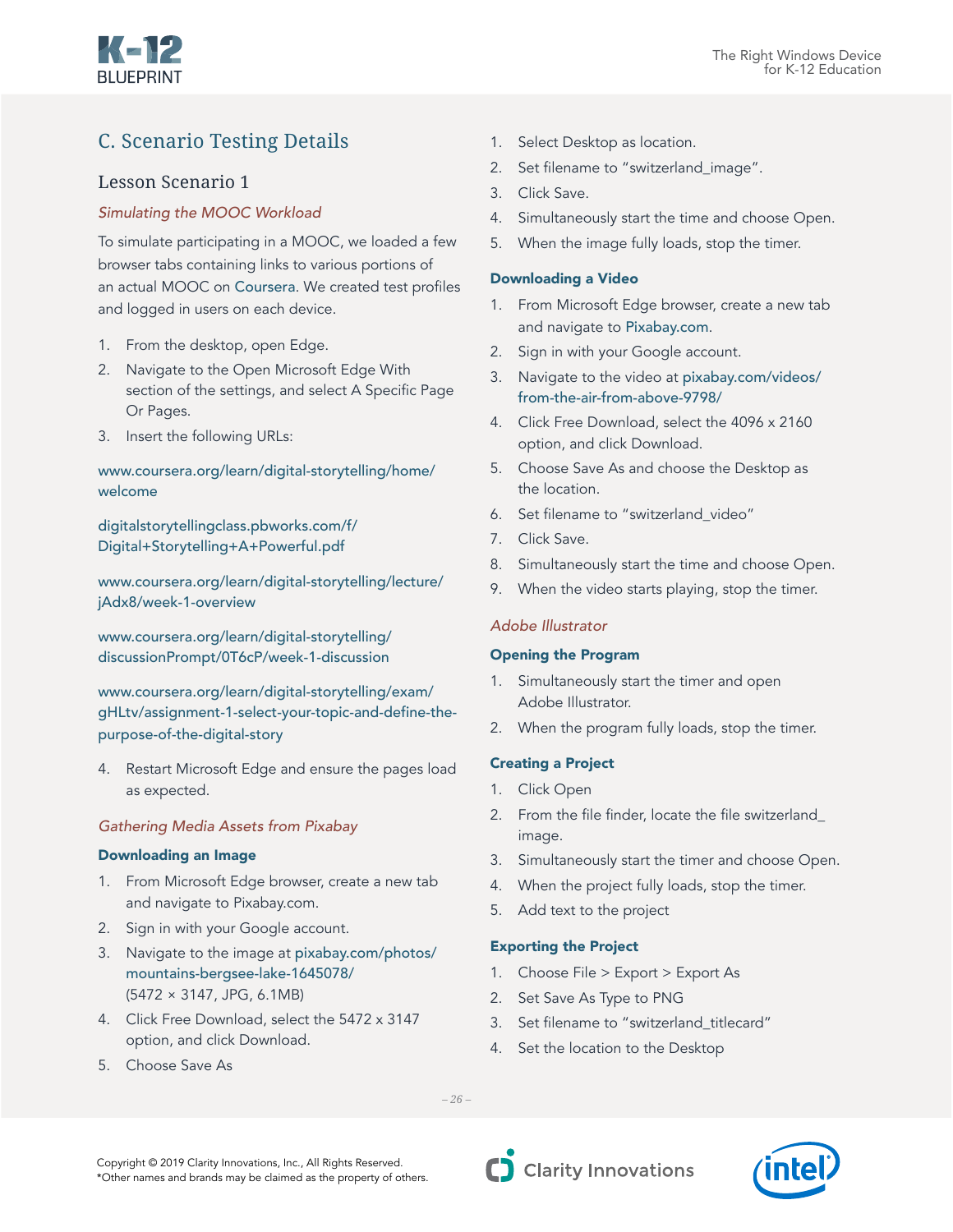

- 
- 6. Select Desktop as location.
- 7. Set filename to "switzerland image".
- 8. Click Save.
- 9. Simultaneously start the time and choose Open.
- 10. When the image fully loads, stop the timer.

#### Downloading a Video

- 1. From Microsoft Edge browser, create a new tab and navigate to [Pixabay.com](http://Pixabay.com).
- 2. Sign in with your Google account.
- 3. Navigate to the video at [pixabay.com/videos/](https://pixabay.com/videos/from-the-air-from-above-9798/) [from-the-air-from-above-9798/](https://pixabay.com/videos/from-the-air-from-above-9798/)
- 4. Click Free Download, select the 4096 x 2160 option, and click Download.
- 5. Choose Save As and choose the Desktop as the location.
- 6. Set filename to "switzerland\_video"
- 7. Click Save.
- 8. Simultaneously start the time and choose Open.
- 9. When the video starts playing, stop the timer.

#### *Adobe Illustrator*

#### Opening the Program

- 1. Simultaneously start the timer and open Adobe Illustrator.
- 2. When the program fully loads, stop the timer.

# Creating a Project

- 1. Click Open
- 2. From the file finder, locate the file switzerland\_ image.
- 3. Simultaneously start the timer and choose Open.
- 4. When the project fully loads, stop the timer.
- 5. Add text to the project

# Exporting the Project

- 1. Choose File > Export > Export As
- 2. Set Save As Type to PNG
- 3. Set filename to "switzerland titlecard"
- 4. Set the location to the Desktop
- 5. Click Export
- 6. Set the resolution to High (300pi)
- 7. Click OK

### *OneNote*

#### Creating the Notebook

- 1. Open One Note
- 2. Create new notebook
- 3. Add a Title Card section
- 4. Add a Title Card page
- 5. Choose Insert > Pictures > From File
- 6. Locate the Asset "switzerland\_titlecard" stored on Desktop
- 7. Simultaneously start the timer and choose Open
- 8. When the image fully loads, stop the timer

#### Sharing the Notebook

- 1. Click the Share button
- 2. Enter recipients email address
- 3. Simultaneously start the timer and click Share
- 4. When the program stops loading, stop the timer

#### *Adobe Premiere*

#### Opening the Program

- 1. Simultaneously start the timer and open Adobe Premiere.
- 2. When the program fully loads, stop the timer.

#### Creating the Project

- 1. Choose New Project
- 2. Simultaneously start the timer and click OK
- 3. When the Project fully loads, stop the timer.

#### Importing Assets:

- 1. Go to File > Import…
- 2. Select both the "switzerland titlecard" and "switzerland\_video".
- 3. Simultaneously start the timer and click Open.
- 4. When the assets fully import, stop the timer.
- 5. Drag these imported files from the Media browser to the timeline

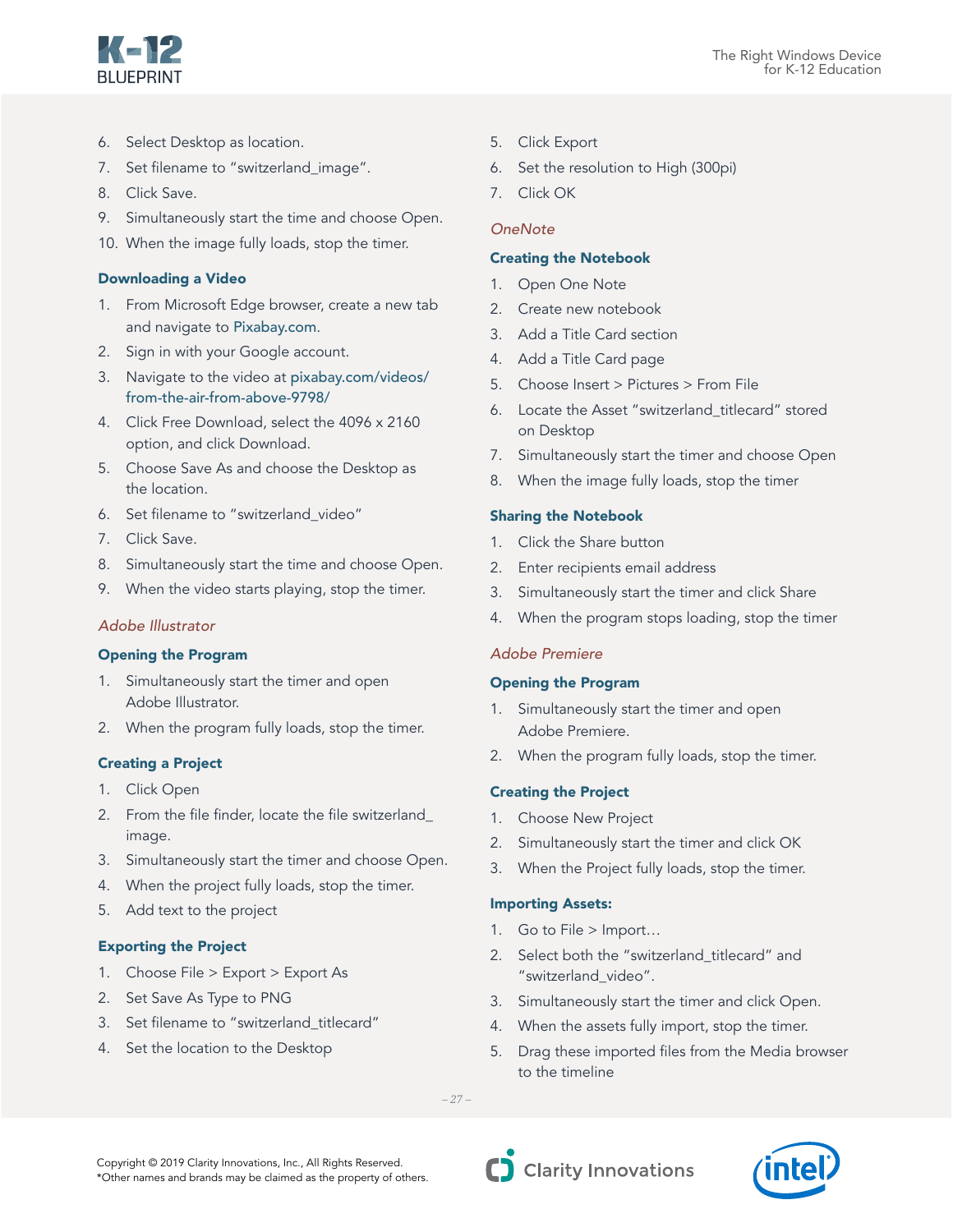

# Exporting the Video

Project Settings: General

Renderer: Mercury Playback Engine Software Only\*

- 1. Go to File > Export > Media
- 2. Set Format to AVI
- 3. Simultaneously start timer and click Export
- 4. When video is fully exported, stop the timer.

# *Skype*

- 1. Simultaneously start timer and open Skype from taskbar
- 2. When program fully loads, stop the timer
- 3. Log into account
- 4. Send call invite to friend
- 5. Wait for device to connect the call
- 6. Use screen sharing feature to preview video

# Lesson Scenario 2

# *Minecraft Education Edition*

## Launch Program

1. Simultaneously start the timer and open Minecraft Education Edition program.

2. When the program fully loads, stop the timer.

## Generating World

- 1. Sign in
- 2. Click Play
- 3. From the World menu, choose Create New
- 4. Choose Forest
- 5. Simultaneously start timer and choose Create
- 6. When Forest world has loaded, stop the timer.

# *CodeBuilder*

# Launch CodeBuilder

- 1. Press ESC
- 2. Choose Settings
- 3. From the Game menu, toggle Activate Cheats to on
- 4. Press ESC
- 5. Choose Resume Game
- 6. Press C to open CodeBuild menu

# *Microsoft MakeCode*

#### Launch MakeCode

1. Simultaneously start timer and choose Microsoft MakeCode

2. When Microsoft MakeCode is loaded, stop the timer

#### Open Compass Tutorial

1. From the list of Tutorials, choose Compass

2. Simultaneously start timer and choose Open Example

3. When the tutorial has loaded, stop the timer

#### Open a Video Tutorial

- 1. Press the Home icon in the MakeCode panel
- 2. Choose Mega Jump from the Video section
- 3. Simultaneously start timer and choose Play Video

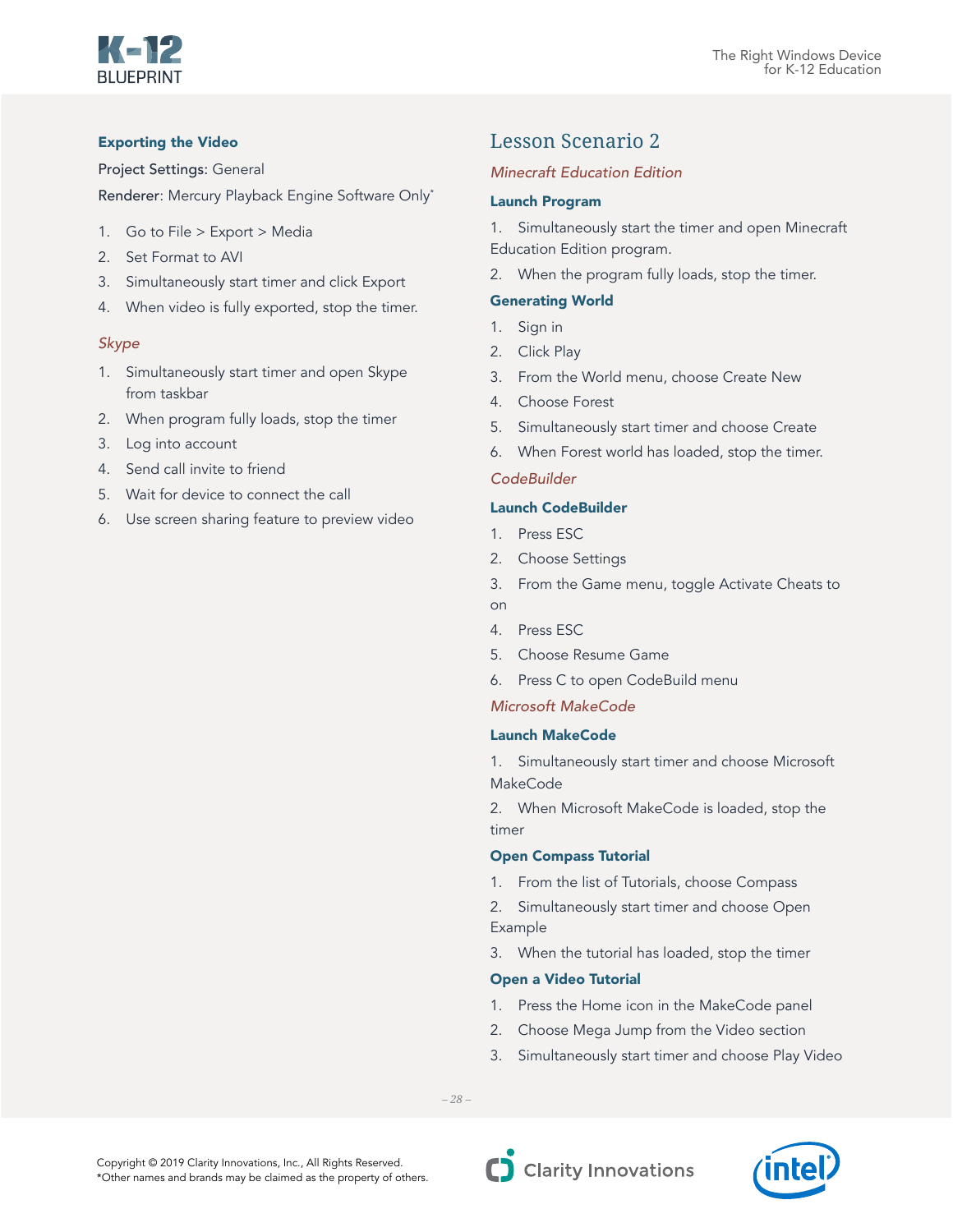

4. When the video starts playing, stop the timer

5. Leave the browser and return to Minecraft Education Edition

- 6. Choose the menu icon on the CodeBuilder panel
- 7. Choose OK

#### *Tynker*

#### Open a Tutorial: Cityscape

- 1. Choose the Tynker! Icon
- 2. Simultaneously start the timer and choose Cityscape from the Tutorials menu
- 3. When the Cityscape tutorial has fully loaded, stop the timer

## *Minecraft Education Edition*

#### Saving World

- 1. Exit out of the CodeBuilder menu
- 2. Press ESC
- 3. Simultaneously start timer and choose Save & Quit
- 4. When the world has fully saved to the Worlds menu, stop the timer

## Lesson Scenario 3

#### *Edge*

#### Research

To simulate conducting research, we loaded a few browser tabs containing links to various data visualizations and related tools.

1. From the desktop, open Edge.

2. Navigate to the Open Microsoft Edge With section of the settings, and select A Specific Page Or Pages.

- 3. Insert the following URLs:
	- www.wikipedia.org/
	- www.youtube.com/
	- www.reddit.com/r/pics
	- www.facebook.com
	- www.pixabay.com

4. Simultaneously start timer and open Microsoft Edge browser.

5. When the browser tabs fully load, stop the timer.

#### *Zoom*

#### Film an Interview

- 1. Choose New Meeting
- 2. Select "Join with Computer Audio"
- 3. Select Record > Record on this Computer
- 4. Record for 2 minutes (requires external timer)

#### Create Video File

1. Select End Meeting

2. Simultaneously Start timer and press End Meeting for All

3. When the Recording Conversion finishes, stop the timer

#### *Storyboarder*

#### Launching Program

1. Simultaneously start timer and open Storyboarder application

2. When Storyboarder fully loads, stop the timer

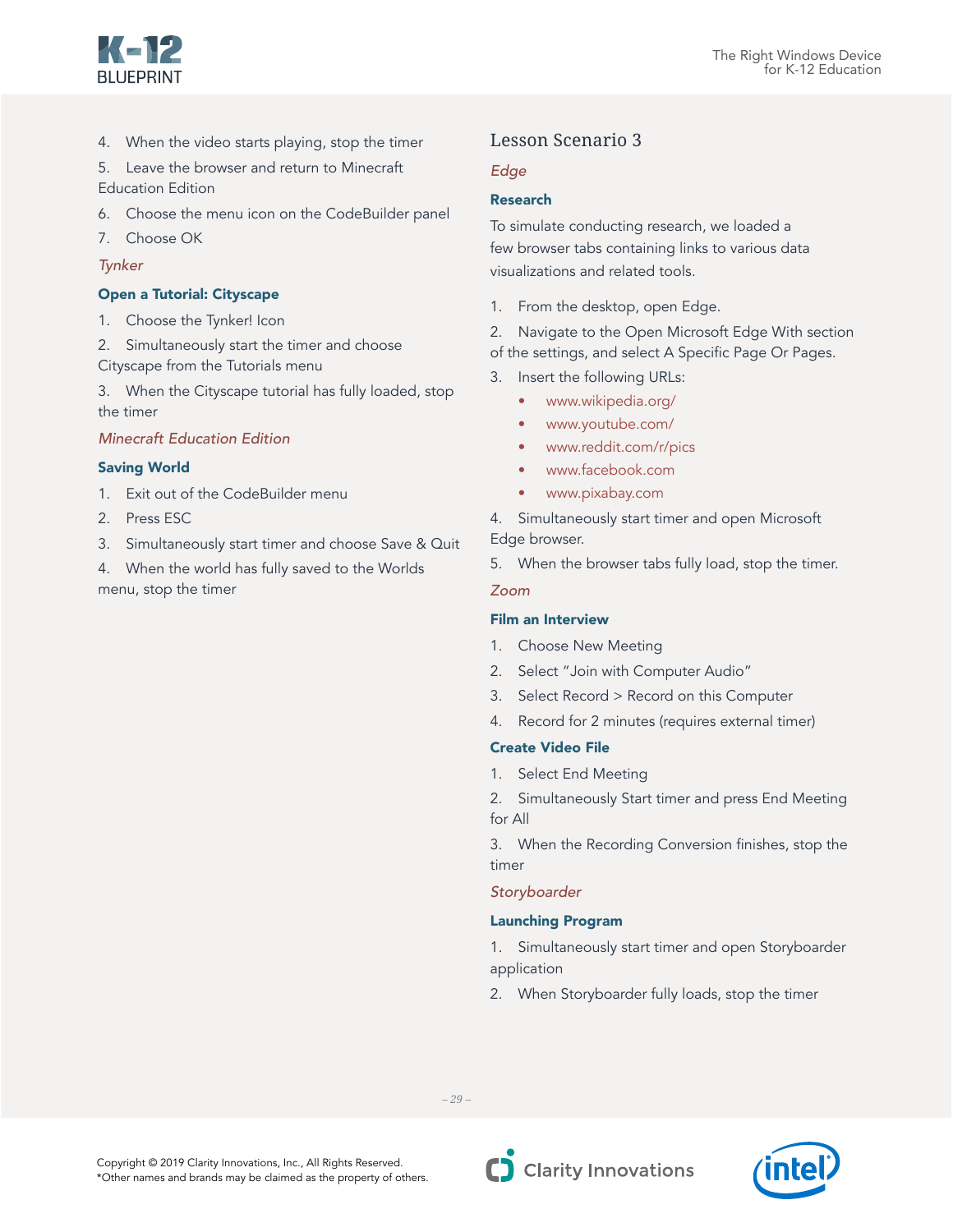

## Creating New Storyboard

- 1. Select "Create New Storyboard…"
- 2. Select "Create a blank…"
- 3. Select "Square 1:1"
- 4. Set the location to Desktop and filename to "Storyboard"
- 5. Simultaneously start the timer and select "Create"
- 6. When the new storyboard is fully loaded, stop the timer

### Prepare Storyboard

- 1. Locate the Shot Generator Panel
- 2. Generate Random shots by Pressing "Random" 5 times
- 3. Create 5 blank slides
- 4. Apply one of the Random shots to each of the blank slides
- 5. Locate the Notes Panel
- 6. Press the Record button

### Clean Up Project

- 1. Choose File > Clean Up Scene
- 2. Simultaneously start timer and select Yes
- 3. When the process finishes, stop the timer

#### Export Project

1. Simultaneously start the timer and choose File > Export as Animated GIF

2. When GIF is fully created, stop the timer

# *RPG Game Maker*

#### Launch Program

- 1. Open The RPG Maker MV application
- 2. Simultaneously start the timer and press Continue
- 3. When application fully loads, stop the timer

# Create New Project

- 1. Choose Continue
- 2. Choose File > New Project
- 3. Simultaneously start timer and Press OK
- 4. When the new project fully loads, stop the timer
- 5. Locate the map chart

6. Right Click to open menu

- 7. Choose "Load"
- 8. Choose World 2
- 9. Press OK

## Launching Play Mode

- 1. Choose Game > Playtest
- 2. Simultaneously start timer and Choose Yes
- 3. When game fully loads, stop the timer

### Deploying the Game

- 1. Choose File > "Deployment…"
- 2. Keep default settings
- 3. Simultaneously start the timer and Press OK
- 4. When the game is fully deployed, stop the timer

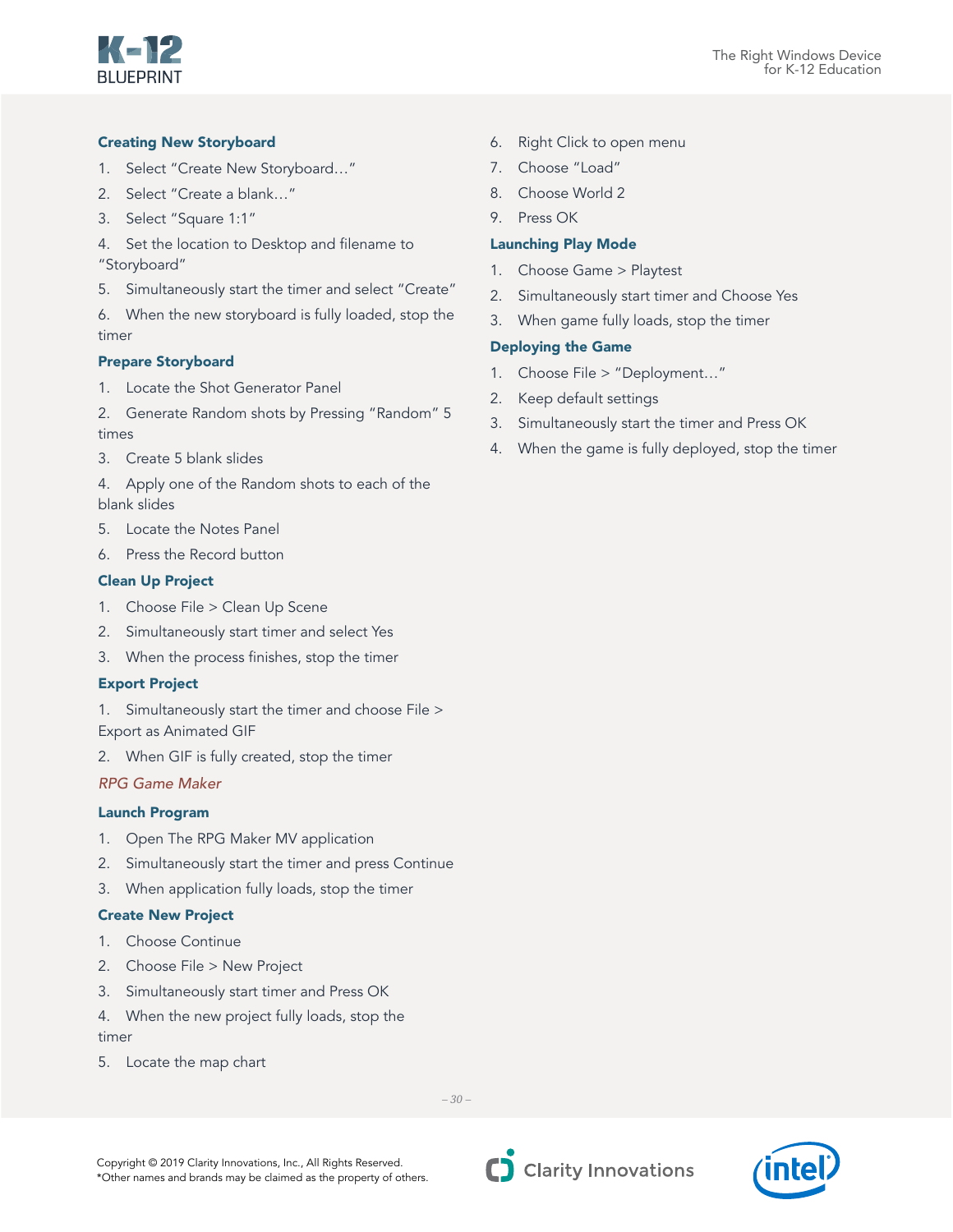

# Lesson Scenario 4

# *Edge*

# Research

To simulate conducting research on data visualization, we loaded a few browser tabs containing links to various data visualizations and related tools.

1. From the desktop, open Edge.

2. Navigate to the Open Microsoft Edge With section of the settings, and select A Specific Page Or Pages.

3. Insert the following URLs:

rawgraphs.io/ www.canva.com/ www.moovly.com/ public.tableau.com/en-us/s/gallery www.youtube.com/ www.wikipedia.org/ www.reddit.com/ www.facebook.com/ vizabi.org/examples/bubble-chart.html www.inetsoft.com/evaluate/bi\_visualization\_ gallery/dashboard.jsp?dbIdx=5 www.openheatmap.com/examples/us\_ unemployment\_county/ https://drive.google.com/file/d/1\_ JdLPw2XF1HAFOY9xcwtf-RQ683VBqrs/ view?usp=sharing

4. Simultaneously start timer and open Microsoft Edge browser.

5. When the browser tabs fully load, stop the timer.

# Data Visualizations

1. Simultaneously start timer and refresh the following tab:

# vizabi.org/examples/bubble-chart.html

2. When the page fully loads stop the timer.

3. Simultaneously start timer and refresh the following tab:

# www.inetsoft.com/evaluate/bi\_visualization\_ gallery/dashboard.jsp?dbIdx=5

4. When the page fully loads stop the timer.

5. Simultaneously start timer and press Play on the following page:

# www.openheatmap.com/examples/us\_

### unemployment\_county/

6. When the chart finishes playing, stop the timer.

## Downloading Research Assets

- 1. Navigate to the following tab: https://drive.google.com/file/d/1\_ JdLPw2XF1HAFOY9xcwtf-RQ683VBqrs/ view?usp=sharing
- 2. Download the listed asset:

TestVideoAsset.mp4 (4MB)

- 3. Choose Save As
- 4. Choose Desktop as the save location.
- 5. Press Save

*Adobe Photoshop*

# Opening the Program

1. Simultaneously start the timer and open Adobe Photoshop.

2. When the program fully loads, stop the timer.

# Creating a Project

1. Click Open

2. From the file finder, locate the file: TestVideoAsset. mp4

- 3. Simultaneously start the timer and choose Open.
- 4. When the project fully loads, stop the timer.

# Adding a Filter

- 1. Right click the video in the Layers.
- 2. Choose Convert to Smart Object.

3. Choose Filter > Filter Gallery > Texture > Stained Glass

4. Keep the default Stained Glass settings and Click OK (10/4/3 )

- 5. Choose the Render icon
- 6. Keep the default settings:

960 x 540 Adobe Media Encoder H. 264 High Quality Document Frame Rate 29.97 Preset Progressive Document (1.0) Yes color manage All frames 3d quality: Interactive OpenGL

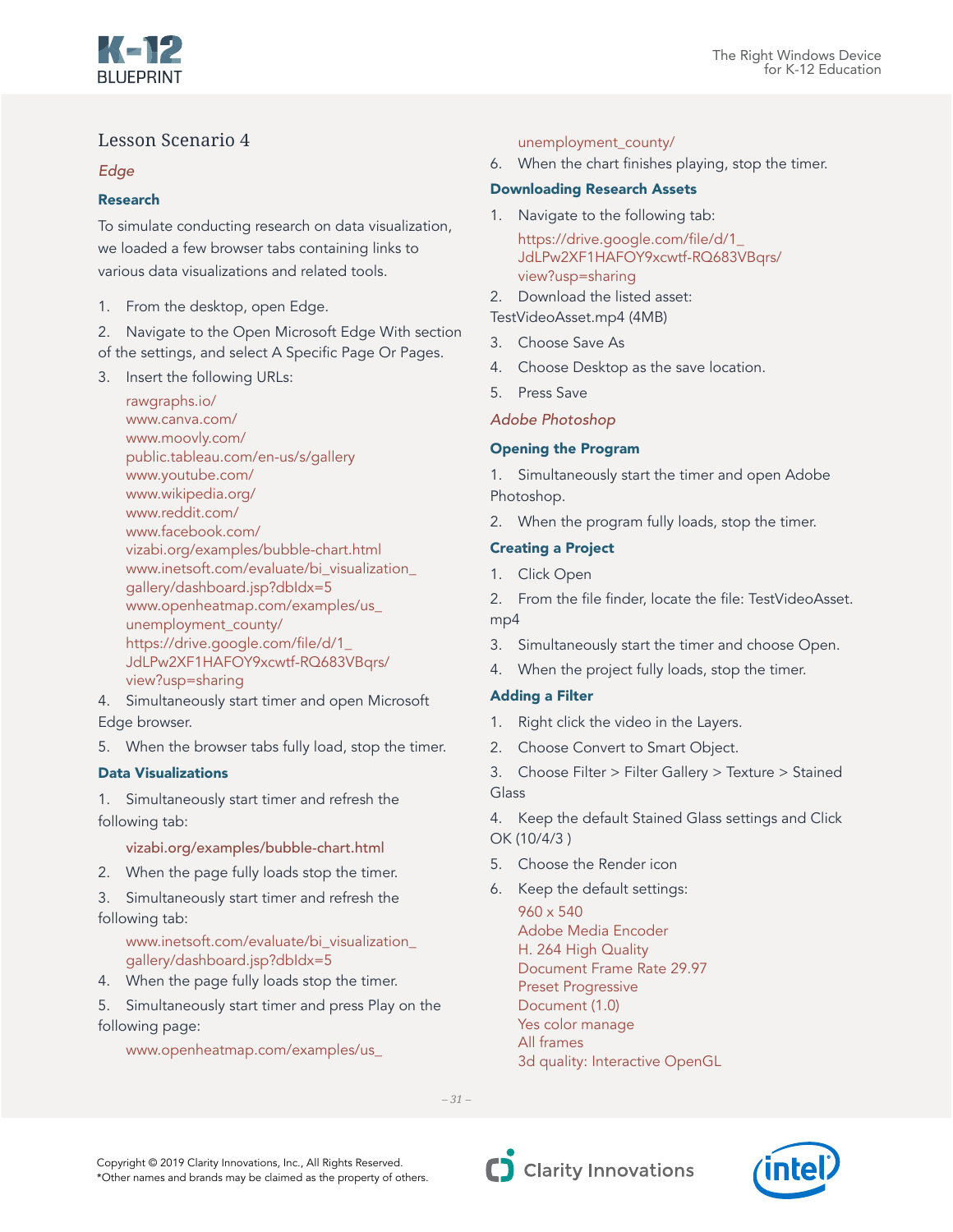

- 7. Simultaneously start the timer and click Render
- 8. When the Video is fully rendered, stop the timer

## *Adobe Spark*

## Launch Spark

1. Open Adobe Creative Cloud Desktop App

2. Simultaneously Start Timer and click the Launch button for Spark

- 3. Click the + button to start a new project
- 4. Select Start from Scratch > Video
- 5. Give a name to the project and click Next
- 6. Choose Start from Scratch
- 7. Click + to add media and select Video

### Importing Assets

- 1. Choose the video exported from Photoshop
- 2. Click Open
- 3. Select the entire length of the clip (30 seconds)
- 4. Simultaneously start the timer and click Save
- 5. When the video fully uploads, stop the timer.

### Downloading Video

- 1. Simultaneously start the timer and click Download
- 2. When video has fully prepared for download, stop the timer

#### Playing Video

- 1. Simultaneously start the timer and select Open
- 2. When the video starts playing, stop the timer

# *Lesson Scenario 5*

## *Bootup Time*

1. Ensure device is turned off

2. Simultaneously start timer and power on the device

3. When the Welcome page is fully loaded stop the timer

4. Simultaneously start timer and log in as a user

5. When the User's desktop page fully loads, stop the timer

### *Edge*

1. From the desktop, open Edge.

2. Navigate to the Open Microsoft Edge With section of the settings, and select A Specific Page Or Pages.

3. Insert the following URLs:

www.wikipedia.org/ www.youtube.com/ reddit.com www.tinkercad.com/learn/designs www.tinkercad.com/dashboard www.tinkercad.com/things/8UxM2OgAAHZ-1950 ford padlet.com/amcgladdery/7ezczwmurqw1 drive.google.com

4. Simultaneous start timer and Restart Microsoft Edge and ensure the pages load as expected.

5. Stop timer when pages are fully loaded.

# *TinkerCAD*

1. Open the browser tab containing the 1950's Ford project:

www.tinkercad.com/things/8UxM2OgAAHZ-1950 ford

2. Simultaneously start the timer and click on "View in 3D"

3. When 3D view is fully loaded, stop the timer.

4. Simultaneously start the timer and click on "Copy and Tinker"

- 5. When project is fully loaded, stop the timer.
- 6. Press the Bricks button

7. Simultaneously start the timer and press the "8X Design size" option

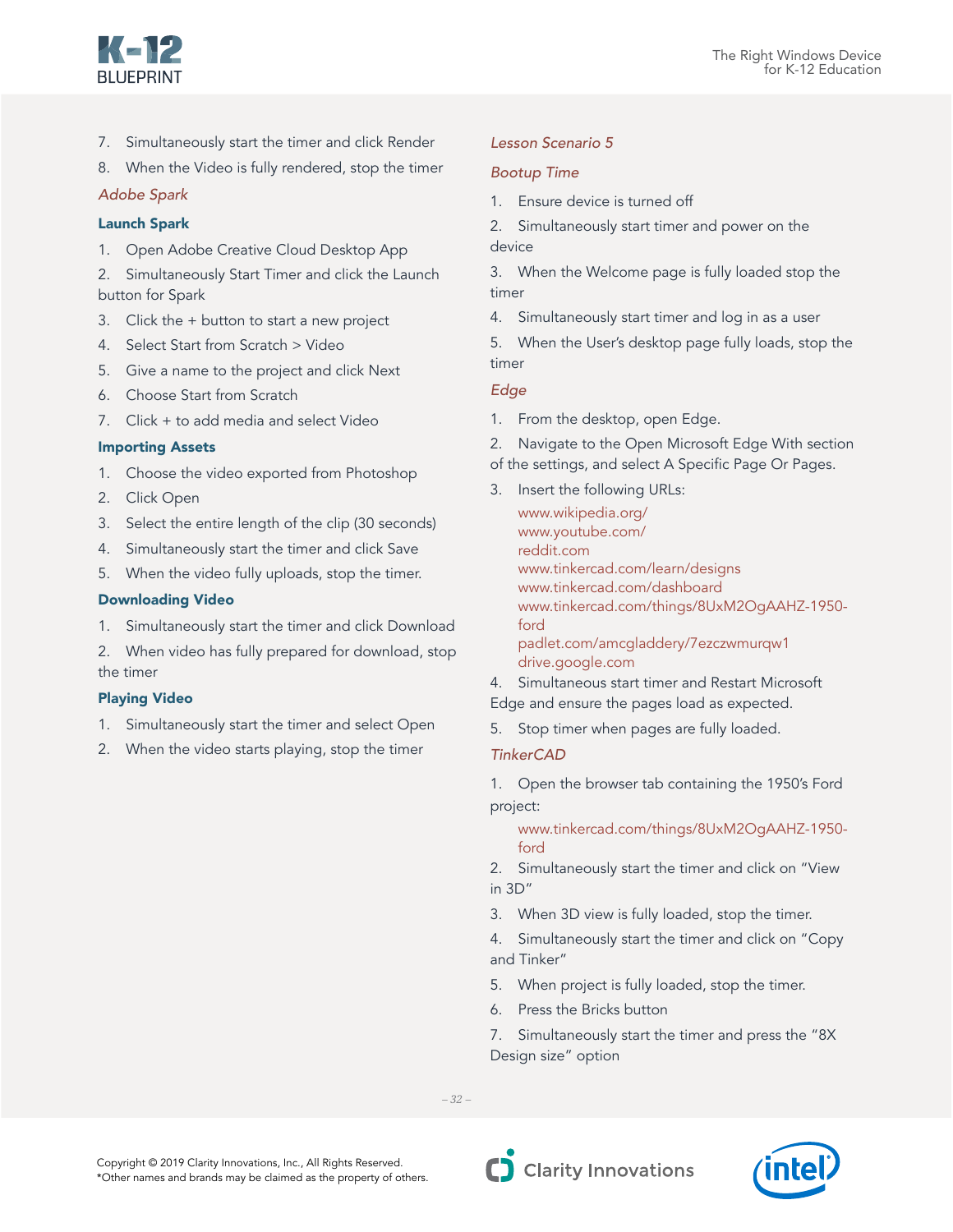

- 8. When the project fully loads in the 8X mode, stop the timer.
- 9. Click back to Design Mode
- 10. Click Export
- 11. Choose .STL
- 12. Download file to Desktop as "Car.stl"
- *3D Paint*
- 1. Open 3D Paint program
- 2. Choose Open
- 3. Choose Browse Files
- 4. Simultaneously start the timer and open "Car.stl"
- 5. When the project fully loads in 3D Paint, stop the timer
- 6. Click Menu
- 7. Choose Save As
- 8. Choose Video
- 9. Ensure the default settings:
	- a. MP4 (video)
	- b. 1102px X 600 px
	- c. Turntable
	- d. 1.00 speed multiplier
- 10. Click Save
- 11. Set the file as "Car\_video.mp4" and set it to save to the Desktop
- 12. Simultaneously start the timer and click Save
- 13. When the video is fully saved, stop the timer

## *Padlet*

- 1. Navigate and Log in to the Padlet browser tab: padlet.com/amcgladdery/7ezczwmurqw1
- 2. Add a new post
- 3. Choose Upload
- 4. Choose Pick File
- 5. Locate "Car\_video.mp4" on the Desktop
- 6. Simultaneously start the timer and press Open

7. When the video fully uploads to padlet, stop the timer

Copyright © 2019 Clarity Innovations, Inc., All Rights Reserved. \*Other names and brands may be claimed as the property of others.